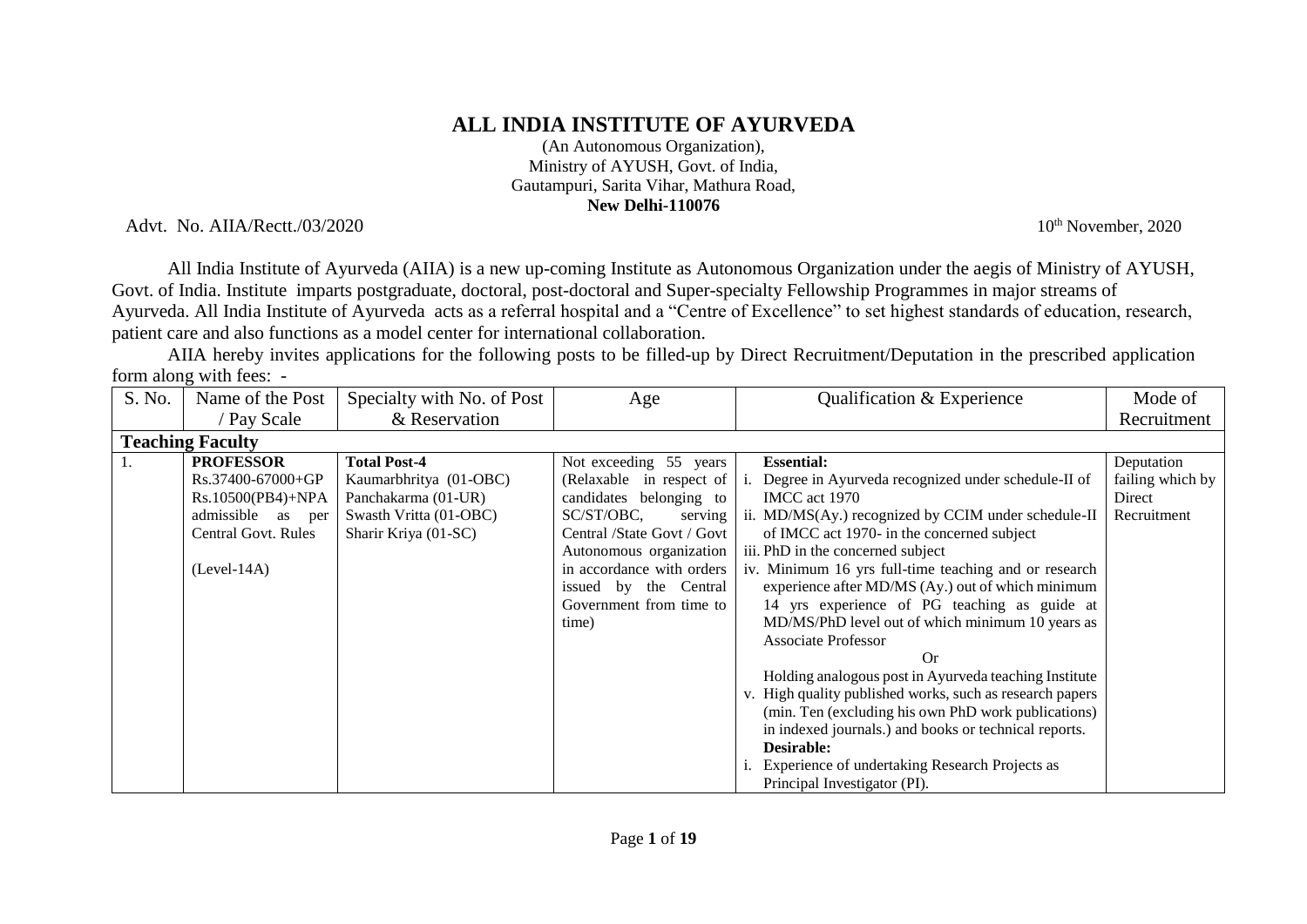| S. No. | Name of the Post                                                                                                                                     | Specialty with No. of Post                                                                      | Age                                                                                                                                                                                                                                                   | Qualification & Experience                                                                                                                                                                                                                                                                                                                                                                                                                                                                                                                                                                         | Mode of                                                 |
|--------|------------------------------------------------------------------------------------------------------------------------------------------------------|-------------------------------------------------------------------------------------------------|-------------------------------------------------------------------------------------------------------------------------------------------------------------------------------------------------------------------------------------------------------|----------------------------------------------------------------------------------------------------------------------------------------------------------------------------------------------------------------------------------------------------------------------------------------------------------------------------------------------------------------------------------------------------------------------------------------------------------------------------------------------------------------------------------------------------------------------------------------------------|---------------------------------------------------------|
|        | / Pay Scale                                                                                                                                          | & Reservation                                                                                   |                                                                                                                                                                                                                                                       |                                                                                                                                                                                                                                                                                                                                                                                                                                                                                                                                                                                                    | Recruitment                                             |
|        |                                                                                                                                                      |                                                                                                 |                                                                                                                                                                                                                                                       | ii. Capacity to undertake/lead sponsored R&D                                                                                                                                                                                                                                                                                                                                                                                                                                                                                                                                                       |                                                         |
|        |                                                                                                                                                      |                                                                                                 |                                                                                                                                                                                                                                                       | consultancy and related activities.                                                                                                                                                                                                                                                                                                                                                                                                                                                                                                                                                                |                                                         |
|        |                                                                                                                                                      |                                                                                                 |                                                                                                                                                                                                                                                       | iii. Patents filed/obtained.                                                                                                                                                                                                                                                                                                                                                                                                                                                                                                                                                                       |                                                         |
| 2.     | <b>ASSOCIATE</b><br><b>PROFESSOR</b><br>Rs.37400-67000+GP<br>Rs.9000(PB4)+NPA<br>admissible as per<br><b>Central Govt. Rules</b><br>$(Level 13-A1+)$ | <b>Total Post-2</b><br>Prasuti Tantra & Stri Roga (01-<br>SC)<br>Samhita & Siddhant (01-ST)     | Not exceeding<br>50<br>Relaxable in respect of<br>candidates belonging to<br>SC/ST/OBC,<br>serving<br>Central /State Govt / Govt<br>Autonomous organization<br>in accordance with orders<br>issued by the Central<br>Government from time to<br>time) | <b>Essential:</b><br>i) Degree in Ayurveda recognized under schedule-II of<br>IMCC Act 1970<br>ii) MD/MS(Ay) recognized by CCIM under schedule-II<br>of IMCC Act 1970- in the concerned subject<br>iii) Ph. D. in the subject concerned.<br>iv) Minimum 9 years of teaching experience as Asstt.<br>Prof./Lecturer out of which 3 years experience as<br>Guide at MD/MS/PhD level in concerned subject with<br>PhD<br>Or.<br>Total 14 years teaching experience at UG level with<br>Ph.D.<br>v) High quality published works, such as research papers<br>(min. five (excluding his own Ph. D. work | Deputation<br>failing which by<br>Direct<br>Recruitment |
|        |                                                                                                                                                      |                                                                                                 |                                                                                                                                                                                                                                                       | publications) in indexed journals.) and books or<br>technical reports.<br>Desirable:<br>i. Experience of undertaking independent research<br>Projects as Principal Investigator (PI).<br>ii. Capacity to undertake/ lead sponsored R&D<br>consultancy and related activities                                                                                                                                                                                                                                                                                                                       |                                                         |
| 3.     | <b>ASSISTANT</b>                                                                                                                                     | <b>Total Post-3</b>                                                                             | Not exceeding<br>45                                                                                                                                                                                                                                   | <b>Essential:</b>                                                                                                                                                                                                                                                                                                                                                                                                                                                                                                                                                                                  | Deputation                                              |
|        | <b>PROFESSOR</b><br>Rs.15600-39100+GP<br>Rs.8000(PB-3)+NPA<br>admissible<br>as<br>per<br>Central Govt. Rules<br>$(Level-12)$                         | Shalakya Tantra (EYE & ENT)<br>$(01-UR)$<br>Swasth Vritta (01-UR)<br>Samhita & Siddhant (01-UR) | Relaxable in respect of<br>candidates belonging to<br>SC/ST/OBC,<br>serving<br>Central /State Govt / Govt<br>Autonomous organization<br>in accordance with orders<br>issued by the Central<br>Government from time to<br>time)                        | i) Degree in Ayurveda recognized under schedule-II of<br>IMCC Act 1970<br>ii) MD/MS(Ay) recognized by CCIM under schedule-II<br>of IMCC Act 1970 -in the concerned subject<br>iii) 3 years full time teaching and or research experience<br>from any recognized institute after MD/MS (Ay.)<br>iv) Published works, such as research papers (min. 3) in<br>indexed journals.) and books or technical reports.<br>Desirable:                                                                                                                                                                        | failing which by<br>Direct<br>Recruitment               |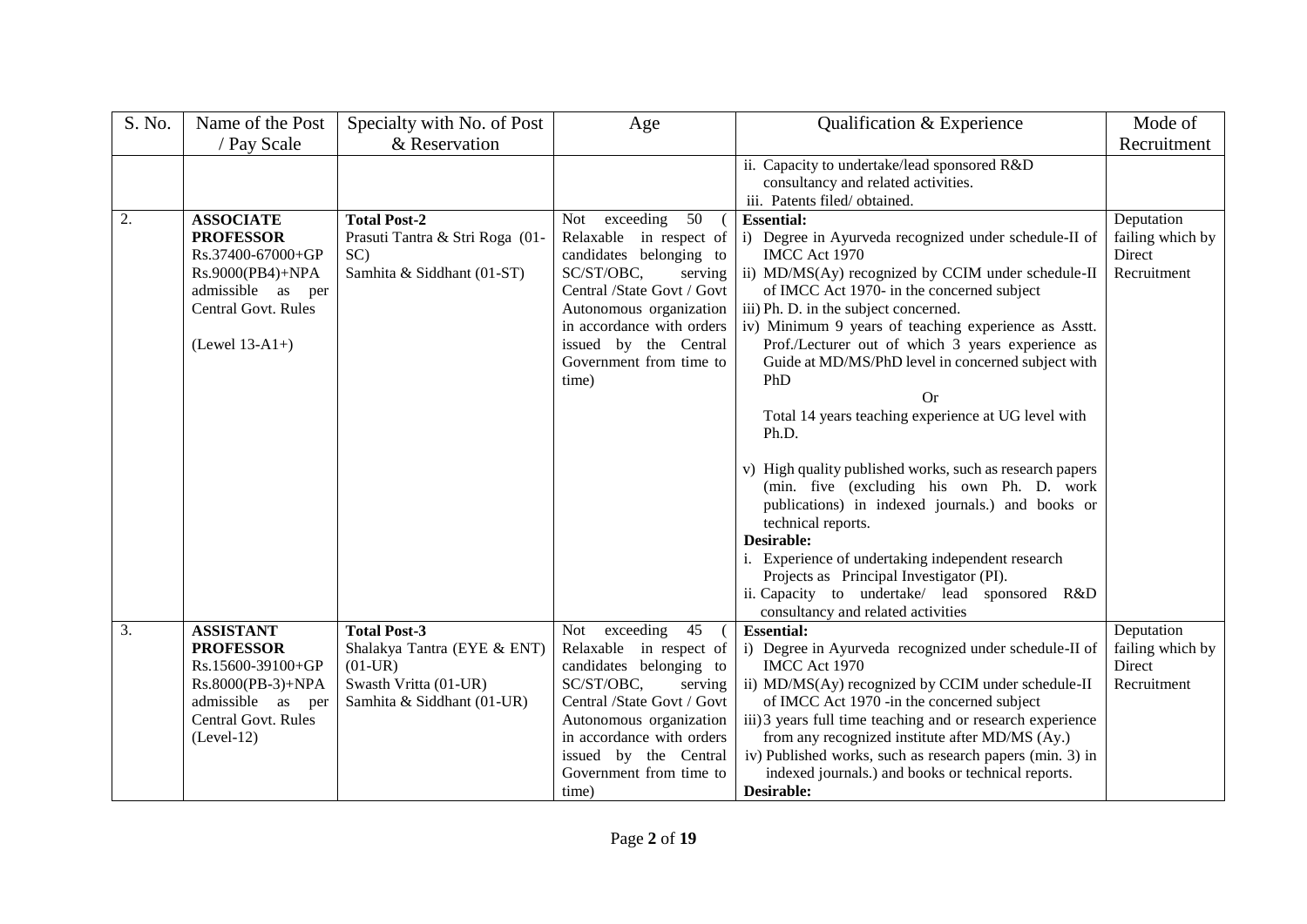| S. No.<br>$\sim$ | Name of the Post | Specialty with No. of Post | Age | $\cdots$<br>Qualification & Experience | Mode of     |
|------------------|------------------|----------------------------|-----|----------------------------------------|-------------|
|                  | Pay<br>Scale     | Reservation                |     |                                        | Recruitment |
|                  |                  |                            |     | Ph.D (in the concerned subject)        |             |

| S.  | Name of the Post/Pay                                                                                                                                | No. of Post & | Age                                                                                                                                                                                                                                                                                                                                                  | Qualification                                                                                                                                                                                                                                                                                                                                                                                                     | Mode of     |
|-----|-----------------------------------------------------------------------------------------------------------------------------------------------------|---------------|------------------------------------------------------------------------------------------------------------------------------------------------------------------------------------------------------------------------------------------------------------------------------------------------------------------------------------------------------|-------------------------------------------------------------------------------------------------------------------------------------------------------------------------------------------------------------------------------------------------------------------------------------------------------------------------------------------------------------------------------------------------------------------|-------------|
| No. | Scale                                                                                                                                               | Reservation   |                                                                                                                                                                                                                                                                                                                                                      |                                                                                                                                                                                                                                                                                                                                                                                                                   | Recruitment |
|     | <b>HOSPITAL STAFF</b><br>(ii)                                                                                                                       |               |                                                                                                                                                                                                                                                                                                                                                      |                                                                                                                                                                                                                                                                                                                                                                                                                   |             |
| 4.  | <b>MEDICAL</b><br><b>OFFICER</b><br>(CASUALTY)<br>Rs.15600-39100+GP<br>Rs.5400(PB3)+NPA<br>admissible as per Central<br>Govt. Rules<br>$(Level-10)$ | 1(UR)         | Not exceeding 35 years (Relaxable<br>in respect of candidates belonging to<br>SC/ST/OBC, serving Central /State<br>Govt<br>$Govt$ /<br>Autonomous<br>organization holding in accordance<br>with orders issued by the Central<br>Government from time to time)                                                                                        | <b>Essential:</b><br>MBBS Degree recognized by IMC Act, 1956<br>Desirable:<br>i. MD/MS in Medicine/Surgery/Orthopedics<br>ii. Experience of working in casualty / Trauma Centre in<br>a reputed hospital                                                                                                                                                                                                          | Direct      |
| 5.  | <b>Dietician</b><br>Rs.9300-34800+GP<br>Rs.4600(PB2)<br>$(Level-7)$                                                                                 | 1(UR)         | Not exceeding 30 years (Relaxable in<br>respect of candidates belonging to<br>SC/ST/OBC, serving Central /State<br>Govt<br>$Govt$ /<br>Autonomous<br>organization holding analogous<br>post/working in related field and other<br>categories of candidates<br>in<br>accordance with orders issued by the<br>Central Government from time to<br>time) | <b>Essential:</b><br>i.<br>M.Sc (Nutrition) from any recognized<br>university<br>ii.<br>2 years experience in the relevant field in a<br>hospital<br><b>Desirable</b><br>Knowledge and / or experience of concepts of Ayurvedic<br>dietetics                                                                                                                                                                      | Direct      |
| 6.  | <b>ASSISTANT NURSING</b><br><b>SUPERINTENDENT</b><br>Rs.9300-34800+GP<br>Rs.4600(PB2)<br>(Level-7                                                   | 1(UR)         | Not exceeding 35 years (Relaxable<br>in respect of candidates belonging to<br>SC/ST/OBC), serving Central /State<br>Govt<br>Govt $/$<br>Autonomous<br>organization in accordance with<br>orders issued by the Central<br>Government from time to time)                                                                                               | <b>Essential:</b><br>i. B.Sc. Nursing/ MSc Nursing from recognized<br>university/institute.<br>ii. For BSc Nursing 4 years experience out of which 2<br>years in Supervisory capacity / for MSc Nursing 2 years<br>experience out of which 1 year in Supervisory capacity<br>in reputed institution hospital.<br>iii. Registered with Nursing Council<br>Desirable:<br>Working experience in a Ayurvedic Hospital | Direct      |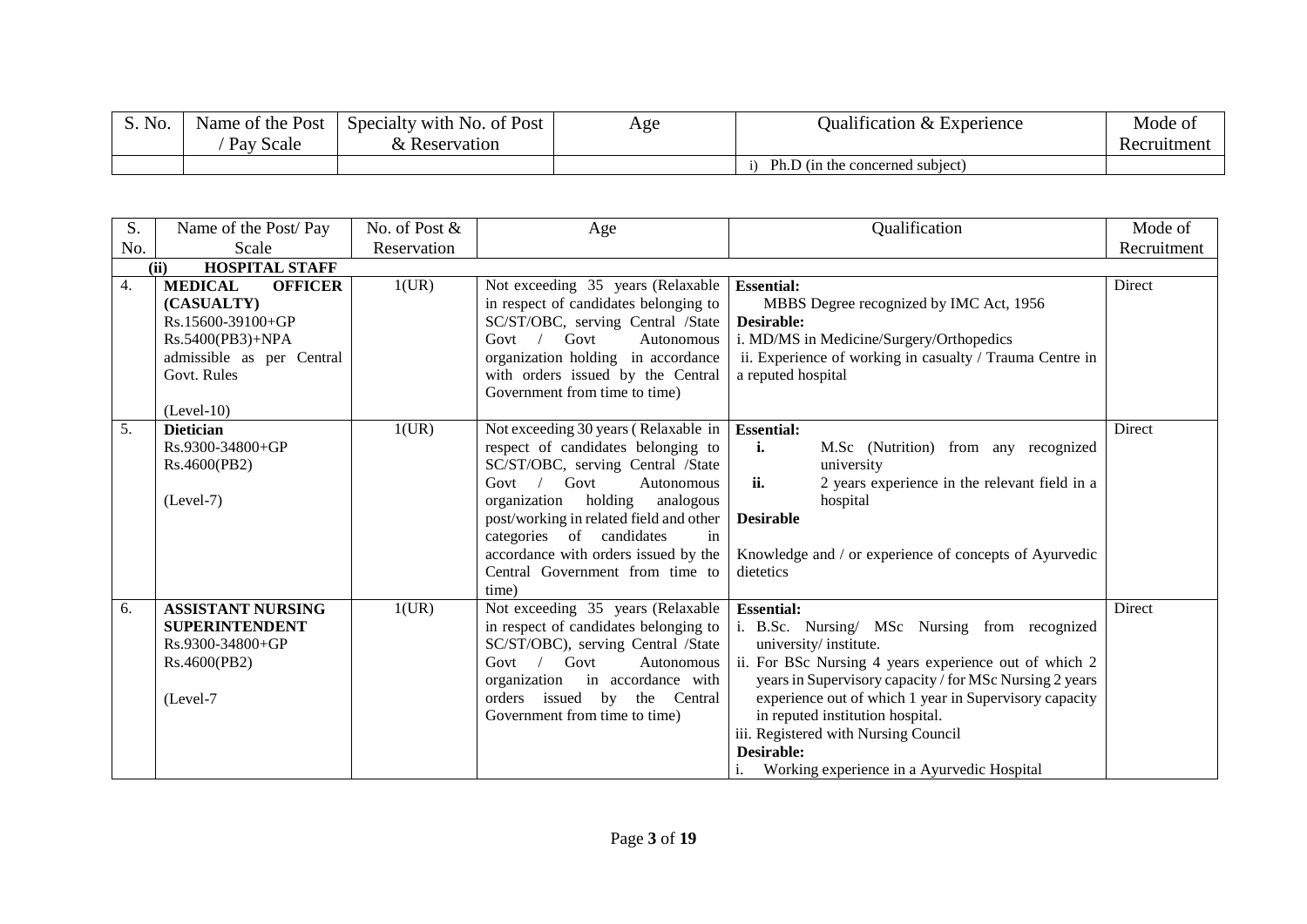| S.  | Name of the Post/Pay                                                                            | No. of Post & | Age                                                                                                                                                                                                                                                                                                                                                      | Qualification<br>Mode of                                                                                                                                                                                                                                                                             |
|-----|-------------------------------------------------------------------------------------------------|---------------|----------------------------------------------------------------------------------------------------------------------------------------------------------------------------------------------------------------------------------------------------------------------------------------------------------------------------------------------------------|------------------------------------------------------------------------------------------------------------------------------------------------------------------------------------------------------------------------------------------------------------------------------------------------------|
| No. | Scale                                                                                           | Reservation   |                                                                                                                                                                                                                                                                                                                                                          | Recruitment                                                                                                                                                                                                                                                                                          |
|     |                                                                                                 |               |                                                                                                                                                                                                                                                                                                                                                          | ii. Knowledge on Ayurvedic medicines and therapeutic<br>procedures.                                                                                                                                                                                                                                  |
| 7.  | <b>LAB ASSISTANT</b><br>$Rs.5200-20200+GP$<br>Rs.2800(PB1)<br>$(Level-5)$                       | 2(UR)         | Not exceeding 28 years (Relax able<br>in respect of candidates belonging to<br>SC/ST/OBC, serving Central /State<br>Govt $/$<br>Govt<br>Autonomous<br>organization holding<br>analogous<br>post/working in related field and other<br>categories of candidates<br>in<br>accordance with orders issued by the<br>Central Government from time to<br>time) | $10+2$ or equivalent in science from any recognized<br>Direct<br>$\vert$ i.<br>Board.<br>ii. Diploma in the relevant field (Diploma in Medical<br>Laboratory Technology) from recognized institute<br>iii. 2 years experience in the relevant filed                                                  |
| 8.  | <b>OPERATION THEATRE</b><br><b>ASSISTANT</b><br>Rs.5200-20200+GP<br>Rs.2800(PB1)<br>$(Level-5)$ | 1(UR)         | Not exceeding 28 years (Relaxable   i.<br>in respect of candidates belonging to<br>SC/ST/OBC, serving Central /State<br>Govt / Govt<br>Autonomous<br>organization holding analogous<br>post/working in related field and other<br>categories of candidates<br>in<br>accordance with orders issued by the<br>Central Government from time to<br>time)     | 10+2 in science from any recognized Board.<br>Direct<br>Diploma in the relevant field from recognized<br>ii.<br>institute (min. one year duration-Full time)<br>iii. 3 years experience in the relevant filed                                                                                        |
| 9.  | SONOGRAPHY ASSTT.<br>Rs.5200-20200+GP<br>Rs.2400(PB1)<br>$(Level-4)$                            | 1(UR)         | Not exceeding 28 years (Relax able<br>in respect of candidates belonging to<br>SC/ST/OBC, serving Central /State<br>Govt / Govt Autonomous<br>organization holding analogous<br>post/working in related field and<br>other categories of candidates in<br>accordance with orders issued by the<br>Central Government from time to<br>time)               | <b>Essential:</b><br>Direct<br>10+2 in science from any recognized Board.<br>ii. Full time Diploma in the Ultra-sonography from<br>recognized Institute (min. one year duration)<br>iii. 2 years experience in the relevant filed<br>Desirable:<br>Graduation in science from recognizes university. |
| 10. | <b>MEDICAL RECORD</b><br><b>CLERK</b>                                                           | 1(UR)         | Not exceeding 28 years (Relax able<br>in respect of candidates belonging to<br>SC/ST/OBC, serving Central /State                                                                                                                                                                                                                                         | 10+2 from recognized Board with 4 years experience<br>Direct<br><b>OR</b>                                                                                                                                                                                                                            |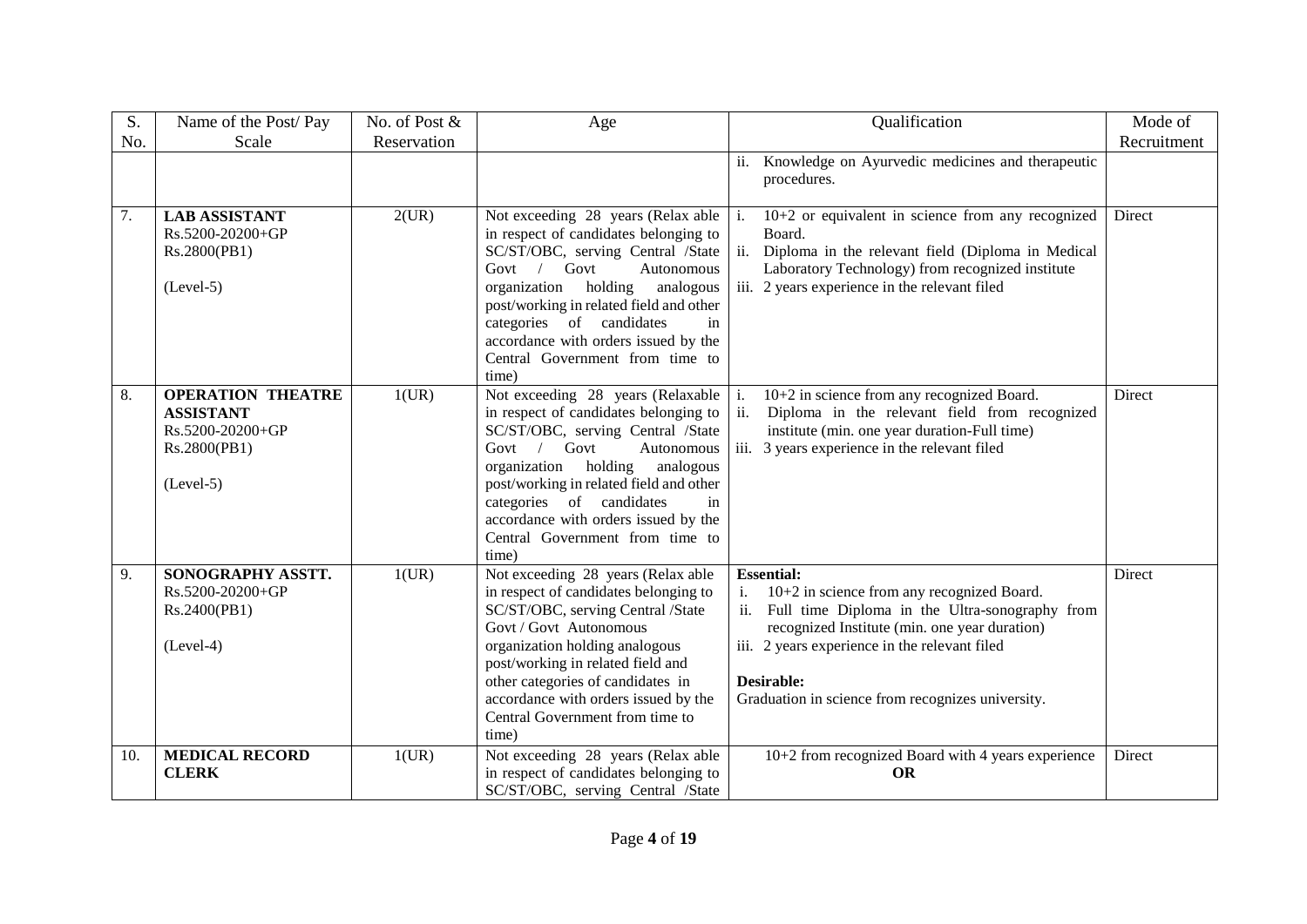| S.  | Name of the Post/Pay                                                | No. of Post & | Age                                                                                                                                                                                                                                                                                                                                                                                                                                                                 | Qualification                                                                                                                                                                                                                                                                                                                                                                                                                                                                                                                                                                                                                                                                                                                         | Mode of                                   |
|-----|---------------------------------------------------------------------|---------------|---------------------------------------------------------------------------------------------------------------------------------------------------------------------------------------------------------------------------------------------------------------------------------------------------------------------------------------------------------------------------------------------------------------------------------------------------------------------|---------------------------------------------------------------------------------------------------------------------------------------------------------------------------------------------------------------------------------------------------------------------------------------------------------------------------------------------------------------------------------------------------------------------------------------------------------------------------------------------------------------------------------------------------------------------------------------------------------------------------------------------------------------------------------------------------------------------------------------|-------------------------------------------|
| No. | Scale                                                               | Reservation   |                                                                                                                                                                                                                                                                                                                                                                                                                                                                     |                                                                                                                                                                                                                                                                                                                                                                                                                                                                                                                                                                                                                                                                                                                                       | Recruitment                               |
|     | RS.5200-20200+GP<br>RS.1900(PB1)<br>$(Level-2)$                     |               | Govt<br>Govt<br>Autonomous<br>holding<br>organization<br>analogous<br>post/working in related field and other<br>categories of candidates<br>in<br>accordance with orders issued by the<br>Central Government from time to<br>time)                                                                                                                                                                                                                                 | Degree from any recognized University with 2 year<br>experience in medical record keeping in hospital.                                                                                                                                                                                                                                                                                                                                                                                                                                                                                                                                                                                                                                |                                           |
|     | <b>PHARMACY</b><br>(iii)                                            |               |                                                                                                                                                                                                                                                                                                                                                                                                                                                                     |                                                                                                                                                                                                                                                                                                                                                                                                                                                                                                                                                                                                                                                                                                                                       |                                           |
| 11. | PHARMACY MANAGER<br>Rs.9300-34800+GP<br>Rs.4600(PB2)<br>$(Level-7)$ | 1(UR)         | Not exceeding 35 years (Relaxable<br>in respect of candidates belonging to<br>SC/ST/OBC, serving Central /State<br>Govt $/$<br>Govt<br>Autonomous<br>organization<br>holding<br>analogous<br>post/working in related field and other<br>categories of candidates<br>in<br>accordance with orders issued by the<br>Central Government from time to<br>time)<br>Age not exceeding 56 years in case of<br>deputationists as on last date of<br>receipt of application. | Deputation (including short term contact)/ promotion:<br>Persons working in analogues posts<br><b>OR</b><br>5 years of experience in GP 4200 as Pharmacist/Pharmacy<br>Manager in any Central /State Government Institutions/<br>PSU with education qualification and experience as<br>prescribed under Direct.<br><b>Direct</b><br><b>Essential:</b><br>i. B.Pharm (Pharmaceutics/B.Pharma (Ay)<br>ii. 5 years experience of large scale manufacturing/<br>company Institute/ Hospital and exposure to GMP and<br>related regulatory experience<br>Desirable:<br>i. PG degree/Diploma in Materials Management.<br>M.Pharm in Ayurveda.<br>ii. MBA<br>iii. Related experience should be preferably in Ayurveda<br>manufacturing unit. | Deputation<br>/Failing which<br>by Direct |
| 12. | <b>PHARMACIST</b><br>Rs.9300-34800+GP<br>Rs.4200(PB2)               | 1(UR)         | Not exceeding 33 years (Relaxable<br>in respect of candidates belonging to<br>SC/ST/OBC, serving Central /State<br>Govt $/$<br>Govt<br>Autonomous                                                                                                                                                                                                                                                                                                                   | B.Pharma/B.Pharma (Ay) with 3 years<br>iv.<br>professional experience in a reputed institution/<br>hospital.<br><b>OR</b>                                                                                                                                                                                                                                                                                                                                                                                                                                                                                                                                                                                                             | Direct                                    |
|     | $(Level-6)$                                                         |               | organization holding<br>analogous<br>post/working in related field and other<br>categories of candidates<br>in                                                                                                                                                                                                                                                                                                                                                      | Diploma in Ayurvedic Pharmacy (not be less than 2<br>years duration) with 5 years professional experience in<br>a institution/hospital                                                                                                                                                                                                                                                                                                                                                                                                                                                                                                                                                                                                |                                           |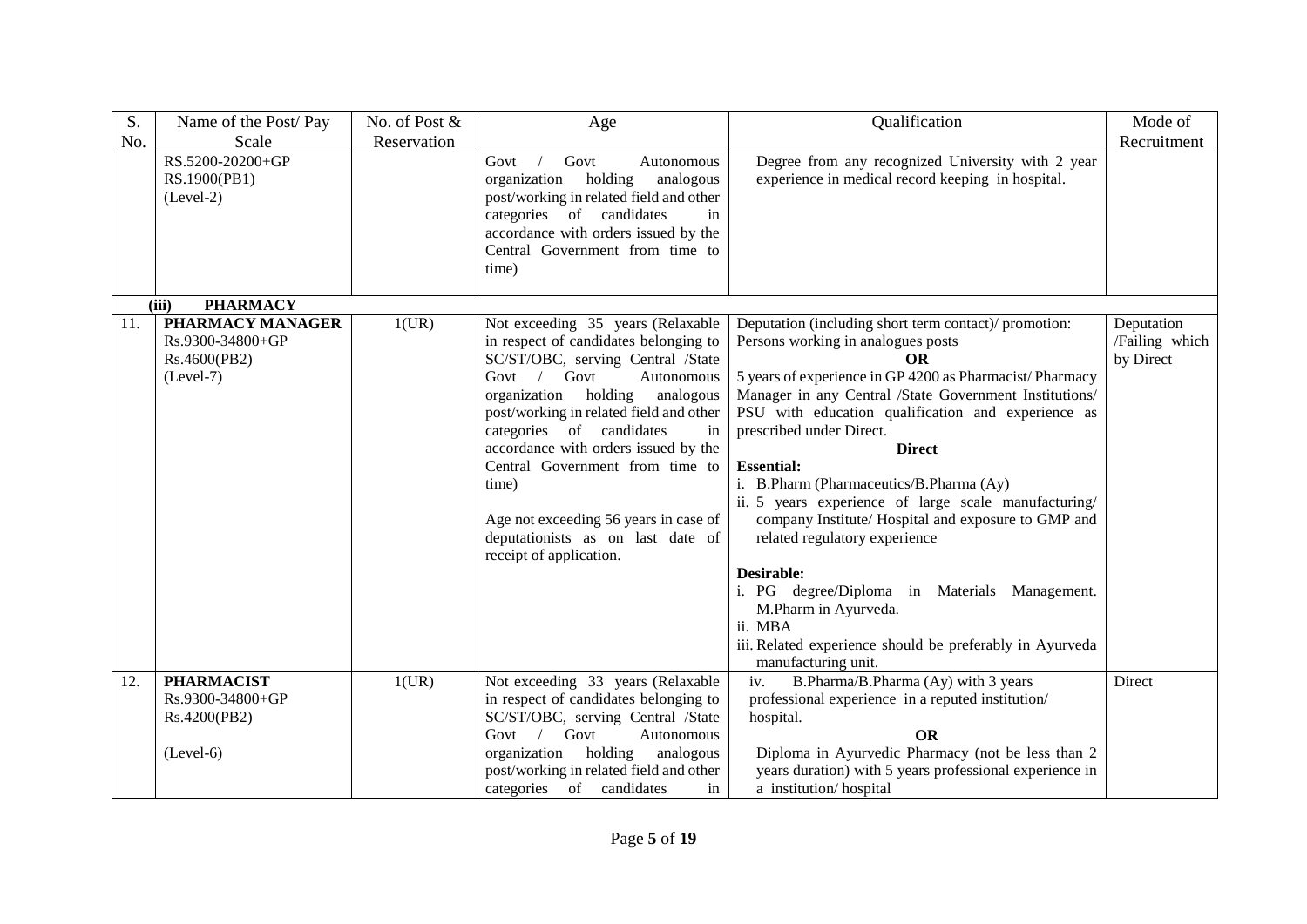| S.  | Name of the Post/Pay               | No. of Post & | Age                                   | Qualification                                                               | Mode of       |
|-----|------------------------------------|---------------|---------------------------------------|-----------------------------------------------------------------------------|---------------|
| No. | Scale                              | Reservation   |                                       |                                                                             | Recruitment   |
|     |                                    |               | accordance with orders issued by the  |                                                                             |               |
|     |                                    |               | Central Government from time to       |                                                                             |               |
|     |                                    |               | time)                                 |                                                                             |               |
|     | (iv) ADMINISTRATIVE & OTHERS STAFF |               |                                       |                                                                             |               |
| 13. | <b>FINANCE ADVISOR</b>             | 1(UR)         | Not exceeding 50 years                | <b>Deputation</b>                                                           | Deputation    |
|     | Rs.15600-39100+GP                  |               | (Relaxable in respect of candidates   | Officers of the Central/ State Govt. Deptt's/PSU/                           | Failing which |
|     | Rs.7600(PB3)                       |               | belonging to SC/ST/OBC, serving       | Autonomous organizations                                                    | by Direct     |
|     |                                    |               | Central /State Govt<br>Govt           | Holding analogous post                                                      |               |
|     | $(Level-12)$                       |               | Autonomous organization holding       | <b>OR</b>                                                                   |               |
|     |                                    |               | analogous post/working in related     | 5 years service in PB-3 with GP of Rs.6600/- and                            |               |
|     |                                    |               | field and other categories of         | Possessing the educational qualifications prescribed as in                  |               |
|     |                                    |               | candidates in accordance with orders  | Direct.                                                                     |               |
|     |                                    |               | issued by the Central Government      | <b>Direct</b>                                                               |               |
|     |                                    |               | from time to time)                    | <b>Essential:</b>                                                           |               |
|     |                                    |               |                                       | M.Com/MBA (Finance) from a recognized university.<br>i.                     |               |
|     |                                    |               | Age not exceeding 56 years in case of | 20 years experience out of which 5 years in the scale<br>11.                |               |
|     |                                    |               | deputationists as on last date of     | of pay Rs.15600-39100/-GP-6600 in Central / State                           |               |
|     |                                    |               | receipt of application.               | Govt./PSU/Autonomous organizations.                                         |               |
|     |                                    |               |                                       | iii. CA/ ICWA and good knowledge in preparation of<br>Govt. Accounts/Budget |               |
|     |                                    |               |                                       | Desirable:                                                                  |               |
|     |                                    |               |                                       | Experience in large size training Institution concerned                     |               |
|     |                                    |               |                                       | with teaching and / or research in Medical Science and/ or                  |               |
|     |                                    |               |                                       | Medical Care.                                                               |               |
| 14. | <b>COMPUTER</b>                    | 1(UR)         | 35 years (Relaxable in respect of     | <b>Deputation</b>                                                           | Deputation/   |
|     | <b>PROGRAMMER</b>                  |               | candidates belonging to SC/ST/OBC,    | Holding analogous post.                                                     | Failing which |
|     | Rs.15600-39100+GP                  |               | serving Central /State Govt / Govt    | <b>OR</b>                                                                   | Direct<br>by  |
|     | Rs.6600(PB3)                       |               | Autonomous organization holding       | 5 years regular service in GP of Rs.5400/-.                                 | recruitment.  |
|     |                                    |               | analogous post/working in related     | <b>OR</b>                                                                   |               |
|     | $(Level-11)$                       |               | field and other categories of         | 6 years regular service in GP of Rs.4800/-.                                 |               |
|     |                                    |               | candidates in accordance with orders  | <b>AND</b>                                                                  |               |
|     |                                    |               | issued by the Central Government      | Possessing the educational qualifications prescribed as                     |               |
|     |                                    |               | from time to time)                    | Direct recruits.                                                            |               |
|     |                                    |               |                                       | <b>Direct</b>                                                               |               |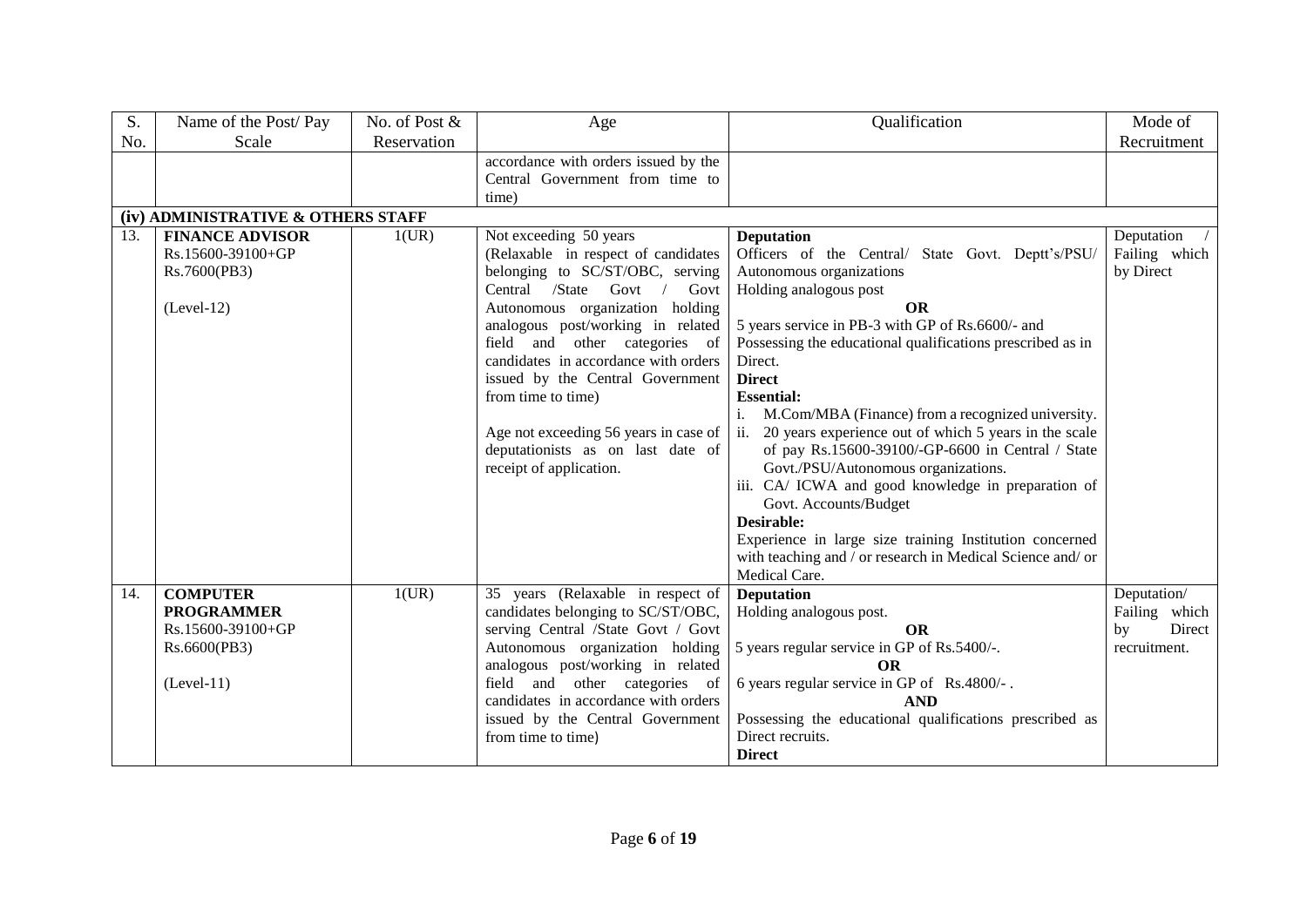| S.  | Name of the Post/Pay                                                                       | No. of Post & | Age                                                                                                                                                                                                                                                                                                                                                                                                                                                                 | Qualification                                                                                                                                                                                                                                                                                                                                                                                                                                                                                                                                                                                                                                                                                                                  | Mode of                                                     |
|-----|--------------------------------------------------------------------------------------------|---------------|---------------------------------------------------------------------------------------------------------------------------------------------------------------------------------------------------------------------------------------------------------------------------------------------------------------------------------------------------------------------------------------------------------------------------------------------------------------------|--------------------------------------------------------------------------------------------------------------------------------------------------------------------------------------------------------------------------------------------------------------------------------------------------------------------------------------------------------------------------------------------------------------------------------------------------------------------------------------------------------------------------------------------------------------------------------------------------------------------------------------------------------------------------------------------------------------------------------|-------------------------------------------------------------|
| No. | Scale                                                                                      | Reservation   |                                                                                                                                                                                                                                                                                                                                                                                                                                                                     |                                                                                                                                                                                                                                                                                                                                                                                                                                                                                                                                                                                                                                                                                                                                | Recruitment                                                 |
|     |                                                                                            |               | Age not exceeding 56 years in case of $\vert$ i.<br>deputationists as on last date of<br>receipt of application.                                                                                                                                                                                                                                                                                                                                                    | B. Tech (Computer Science or Information<br>Technology)/MCA from a recognized university/<br>institute<br>In case of B Tech- 5 years experience in a institute/<br>organization in the related field. 6 years experience in case<br>of MCA in the related field.                                                                                                                                                                                                                                                                                                                                                                                                                                                               |                                                             |
| 15. | <b>SR. ACCOUNTS</b><br><b>OFFICER</b><br>Rs.15600-39100+GP<br>Rs.6600(PB3)<br>$(Level-11)$ | 1(UR)         | Not exceeding 40 years (Relaxable in<br>respect of candidates belonging to<br>SC/ST/OBC, serving Central /State<br>Govt $/$<br>Govt<br>Autonomous<br>organization<br>holding<br>analogous<br>post/working in related field and other<br>categories of candidates<br>in<br>accordance with orders issued by the<br>Central Government from time to<br>time)<br>Age not exceeding 56 years in case of<br>deputationists as on last date of<br>receipt of application. | <b>Deputation</b><br>From officers of Central /State Govt / Govt Autonomous<br>organization.<br>Holding analogous post with qualification and experience<br>prescribed as Direct recruits.<br>OR<br>7 years as Sr. Accountant on regular basis in the grade pay<br>Rs.4600/- with degree in any discipline from recognized<br>University.<br><b>Direct</b><br><b>Essential:</b><br>i. M.Com from a recognized university.<br>ii. 10 years experience out of which 5 years in the scale<br>of pay Rs.15600-39100/-GP-5400 in Central / State<br>Govt. Deptt./ Universities/ Autonomous Bodies.<br>iii. Through knowledge in preparation of Govt.<br>Accounts/Budget<br>iv. Computer skills<br>Desirable:<br>Qualified CA or SAS | Deputation/<br>Failing which<br>direct<br>by<br>recruitment |
| 16. | <b>ADMINISTRATIVE</b><br><b>OFFICER</b><br>Rs.9300-34800+GP<br>Rs.4600(PB2)<br>$(Level-7)$ | 1(UR)         | Not exceeding 40 years (Relaxable<br>in respect of candidates belonging to<br>SC/ST/OBC, serving Central /State<br>Govt $/$<br>Govt<br>Autonomous<br>organization<br>holding<br>analogous<br>post/working in related field and other<br>categories of candidates<br>in<br>accordance with orders issued by the                                                                                                                                                      | <b>Deputation</b><br>Officials working in analogous posts.<br><b>OR</b><br>With 5 years service in GP Rs.4200/- in Central/state<br>Govt./ Autonomous institutions with experience in<br>administration/accounts and vigilance.<br><b>Direct</b>                                                                                                                                                                                                                                                                                                                                                                                                                                                                               | Deputation/<br>Failing which<br>direct<br>by<br>recruitment |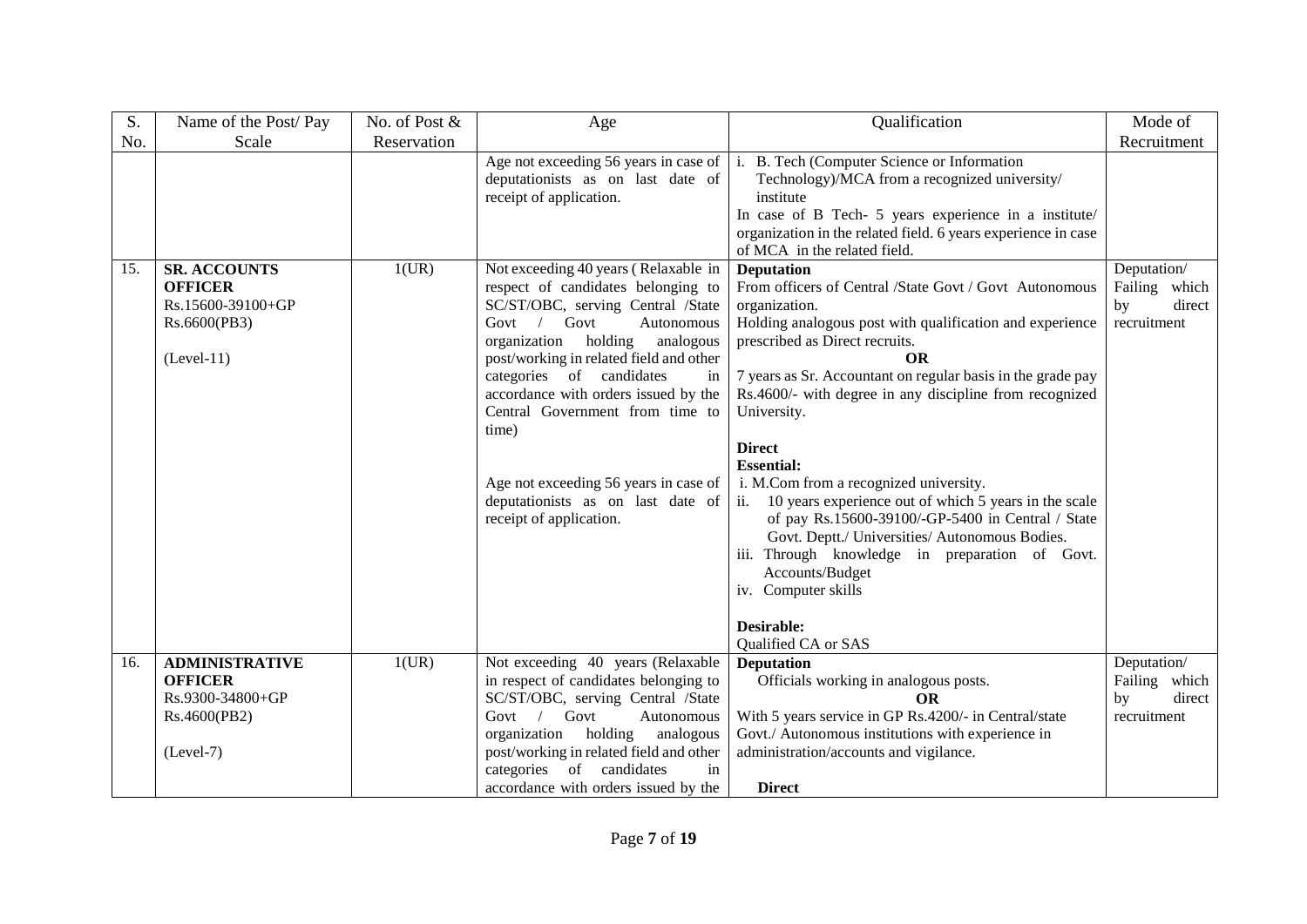| S.  | Name of the Post/Pay                                                      | No. of Post & | Age                                                                                                                                                                                                                                                                                                                                                                                                                                                                                                                                                                                                                         | Qualification                                                                                                                                                                                                                                                                                                                                                                                                                                                                                                                                                                                                                                                                                                                                                                                                                                                                                                                                                                                                                                                            | Mode of                                                     |
|-----|---------------------------------------------------------------------------|---------------|-----------------------------------------------------------------------------------------------------------------------------------------------------------------------------------------------------------------------------------------------------------------------------------------------------------------------------------------------------------------------------------------------------------------------------------------------------------------------------------------------------------------------------------------------------------------------------------------------------------------------------|--------------------------------------------------------------------------------------------------------------------------------------------------------------------------------------------------------------------------------------------------------------------------------------------------------------------------------------------------------------------------------------------------------------------------------------------------------------------------------------------------------------------------------------------------------------------------------------------------------------------------------------------------------------------------------------------------------------------------------------------------------------------------------------------------------------------------------------------------------------------------------------------------------------------------------------------------------------------------------------------------------------------------------------------------------------------------|-------------------------------------------------------------|
| No. | Scale                                                                     | Reservation   |                                                                                                                                                                                                                                                                                                                                                                                                                                                                                                                                                                                                                             |                                                                                                                                                                                                                                                                                                                                                                                                                                                                                                                                                                                                                                                                                                                                                                                                                                                                                                                                                                                                                                                                          | Recruitment                                                 |
| 17. | <b>HINDI OFFICER</b><br>Rs.15600-39100+GP<br>Rs.5400(PB3)<br>$(Level-10)$ | 1(UR)         | Central Government from time to<br>time)<br>Age not exceeding 56 years in case of<br>deputationists as on last date of<br>receipt of application.<br>Not exceeding 40 years<br>(Relaxable<br>in respect of candidates belonging to<br>SC/ST/OBC, serving Central /State<br>Govt $/$<br>Govt<br>Autonomous<br>holding<br>organization<br>analogous<br>post/working in related field and other<br>categories of candidates<br>in<br>accordance with orders issued by the<br>Central Government from time to<br>time)<br>Age not exceeding 56 years in case of<br>deputationists as on last date of<br>receipt of application. | i. A Degree from a recognized university.<br>ii. Experience in Administration, vigilance,<br>accounts/budget.<br>Computer skills<br>iii.<br><b>Deputation</b><br>Officers of Central /State Govt / Govt Autonomous<br>organization.<br>Holding analogous post.<br><b>OR</b><br>With 3 years service in PB-2 with GP Rs.4600/- and<br>Possessing the educational qualifications prescribed<br>under direct recruitment.<br><b>Direct</b><br>Master's degree in Hindi with English as an elective<br>i.<br>subject at the degree level or Master's degree of a<br>recognized university in English with Hindi as an<br>elective subject at the degree level.<br>ii. 3 years post qualification experience in the relevant<br>field in any Central / State Govt. Department/<br>PSU/Autonomous Organization in PB-2 GP-4600/-.<br>iii. Experience of terminology work in Hindi, Sanskrit<br>and / or translation work from English to Hindi and<br>vice-versa, preferably of technical or scientific<br>literature or teaching, research, writing or journalism<br>in Hindi | Deputation/<br>Failing which<br>Direct<br>by<br>Recruitment |
|     |                                                                           |               |                                                                                                                                                                                                                                                                                                                                                                                                                                                                                                                                                                                                                             | iv. Specialization / Research work in the relevant area.<br>v. Computer skill.                                                                                                                                                                                                                                                                                                                                                                                                                                                                                                                                                                                                                                                                                                                                                                                                                                                                                                                                                                                           |                                                             |
| 18. | <b>JUNIOR ENGINEER</b>                                                    | 1(UR)         | Not exceeding 30 years (Relaxable in                                                                                                                                                                                                                                                                                                                                                                                                                                                                                                                                                                                        | <b>Essential:</b>                                                                                                                                                                                                                                                                                                                                                                                                                                                                                                                                                                                                                                                                                                                                                                                                                                                                                                                                                                                                                                                        | Direct                                                      |
|     | (MAINTENANCE)                                                             |               | respect of candidates belonging to                                                                                                                                                                                                                                                                                                                                                                                                                                                                                                                                                                                          | 10+2 in Science from a recognized Board                                                                                                                                                                                                                                                                                                                                                                                                                                                                                                                                                                                                                                                                                                                                                                                                                                                                                                                                                                                                                                  |                                                             |
|     | Rs.9300-34800+GP                                                          |               | SC/ST/OBC, serving Central /State                                                                                                                                                                                                                                                                                                                                                                                                                                                                                                                                                                                           | ii. Diploma in Engineering (Electrical) passed from any                                                                                                                                                                                                                                                                                                                                                                                                                                                                                                                                                                                                                                                                                                                                                                                                                                                                                                                                                                                                                  |                                                             |
|     | Rs.4200(PB2)                                                              |               | Govt $/$<br>Govt<br>Autonomous                                                                                                                                                                                                                                                                                                                                                                                                                                                                                                                                                                                              | recognized Institute                                                                                                                                                                                                                                                                                                                                                                                                                                                                                                                                                                                                                                                                                                                                                                                                                                                                                                                                                                                                                                                     |                                                             |
|     |                                                                           |               | organization holding<br>analogous                                                                                                                                                                                                                                                                                                                                                                                                                                                                                                                                                                                           | iii. 2 years experience in the relevant field from a reputed                                                                                                                                                                                                                                                                                                                                                                                                                                                                                                                                                                                                                                                                                                                                                                                                                                                                                                                                                                                                             |                                                             |
|     | $(Level-6)$                                                               |               | post/working in related field and other<br>categories of candidates<br>in                                                                                                                                                                                                                                                                                                                                                                                                                                                                                                                                                   | organization<br>Desirable:                                                                                                                                                                                                                                                                                                                                                                                                                                                                                                                                                                                                                                                                                                                                                                                                                                                                                                                                                                                                                                               |                                                             |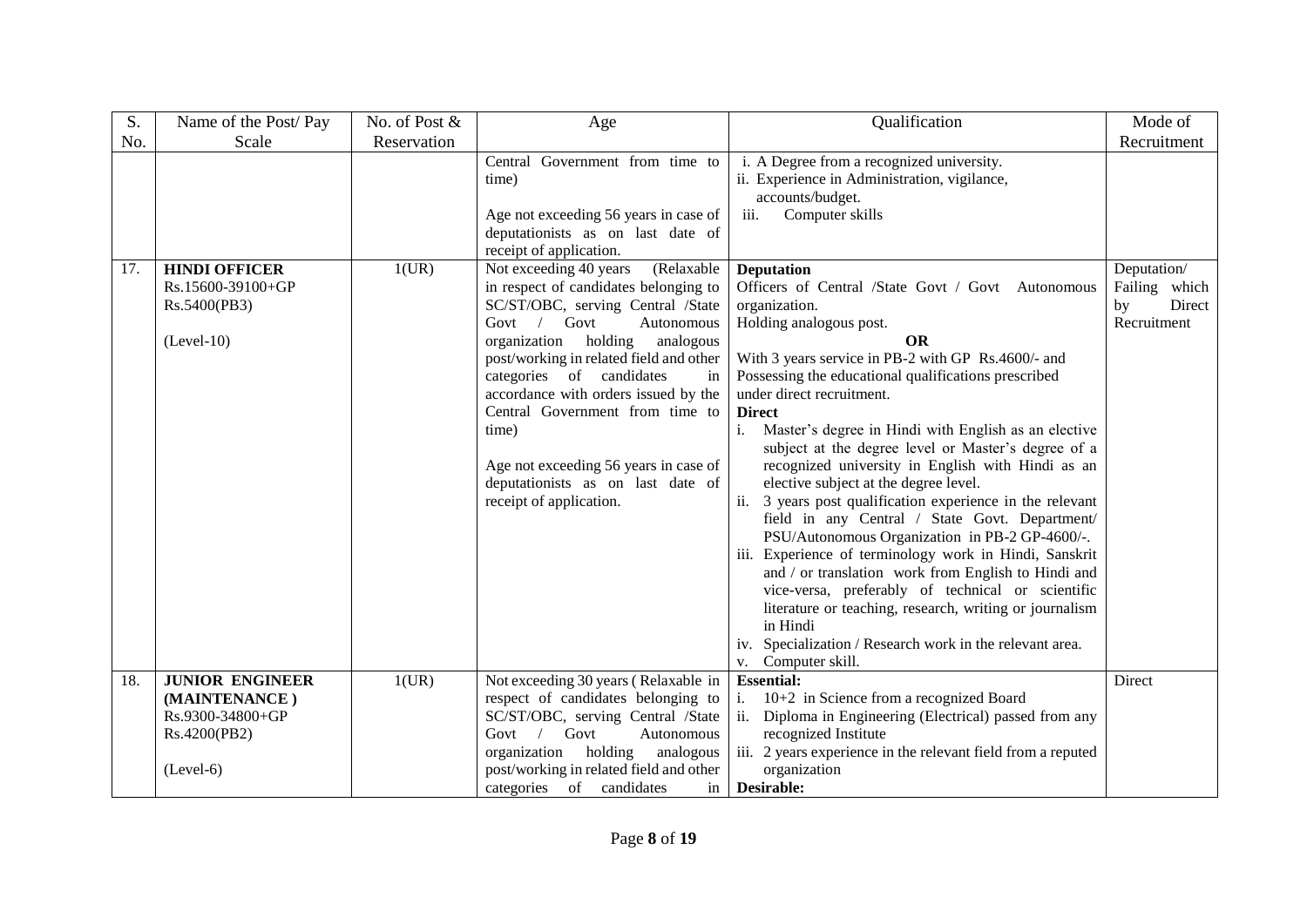| S.  | Name of the Post/Pay              | No. of Post & | Age                                                                          |     | Qualification                                                                              | Mode of     |
|-----|-----------------------------------|---------------|------------------------------------------------------------------------------|-----|--------------------------------------------------------------------------------------------|-------------|
| No. | Scale                             | Reservation   |                                                                              |     |                                                                                            | Recruitment |
|     |                                   |               | accordance with orders issued by the                                         |     | B. Tech/BE in Electrical                                                                   |             |
|     |                                   |               | Central Government from time to                                              |     |                                                                                            |             |
| 19. | <b>ASSISTANT</b>                  | 1(UR)         | time)<br>Not exceeding 35 years (Relaxable                                   | i.  | A Degree from a recognized university.                                                     | Direct      |
|     | <b>ADMINISTRATIVE</b>             |               | in respect of candidates belonging to                                        |     | ii. At least 3 years experience as Office Superintendent                                   |             |
|     | <b>OFFICER</b>                    |               | SC/ST/OBC, serving Central /State                                            |     | or in equivalent post in Central/State Govt./                                              |             |
|     | Rs. 9300-34800+GP                 |               | Autonomous<br>Govt / Govt                                                    |     | <b>Autonomous Bodies</b>                                                                   |             |
|     | Rs.4200(PB2)                      |               | holding<br>organization<br>analogous                                         |     | iii. Experience<br>Administration,<br>vigilance,<br>in                                     |             |
|     |                                   |               | post/working in related field and other                                      |     | accounts/budget.                                                                           |             |
|     |                                   |               | categories of candidates<br>in                                               |     | iv. Computer Skills                                                                        |             |
|     |                                   |               | accordance with orders issued by the<br>Central Government from time to      |     |                                                                                            |             |
|     |                                   |               | time)                                                                        |     |                                                                                            |             |
| 20. | PRIVATE SECRETARY                 | 2(UR)         | Not exceeding 30 years (Relaxable                                            | i.  | Graduate from any recognized university.                                                   | Direct      |
|     | Rs. 9300-34800+GP                 |               | in respect of candidates belonging to                                        | ii. | 100/120 w.p.m speed in shorthand                                                           |             |
|     | Rs.4600(PB2)                      |               | SC/ST/OBC, serving Central /State                                            |     | iii. 5 years experience in any organization in the GP-                                     |             |
|     |                                   |               | Govt / Govt<br>Autonomous                                                    |     | 4200.                                                                                      |             |
|     | $(Level-7)$                       |               | organization holding<br>analogous<br>post/working in related field and other |     | iv. Computer skills                                                                        |             |
|     |                                   |               | categories of candidates<br>in                                               |     |                                                                                            |             |
|     |                                   |               | accordance with orders issued by the                                         |     |                                                                                            |             |
|     |                                   |               | Central Government from time to                                              |     |                                                                                            |             |
|     |                                   |               | time)                                                                        |     |                                                                                            |             |
| 21. | <b>SR. HINDI</b>                  | 1(UR)         | Not exceeding 33 years (Relaxable in                                         | i.  | Master's degree in Hindi with English as an elective                                       | Direct      |
|     | <b>TRANSLATOR</b>                 |               | respect of candidates belonging to                                           |     | subject at the degree level or Master's degree of a                                        |             |
|     | Rs. 9300-34800+GP<br>Rs.4600(PB2) |               | SC/ST/OBC, serving Central /State<br>Govt / Govt<br>Autonomous               |     | recognized university in English with Hindi as an<br>elective subject at the degree level. |             |
|     | $(Level-7)$                       |               | organization holding analogous                                               | ii. | 5 years post qualification experience in the relevant                                      |             |
|     |                                   |               | post/working in related field and other                                      |     | field in any Central / State Govt. Department/ PSU/                                        |             |
|     |                                   |               | categories of candidates<br>in                                               |     | autonomous bodies in PB-2 with GP-4200.                                                    |             |
|     |                                   |               | accordance with orders issued by the                                         |     | iii. Experience of terminology work in Hindi, Sanskrit                                     |             |
|     |                                   |               | Central Government from time to                                              |     | and / or translation work from English to Hindi and                                        |             |
|     |                                   |               | time)                                                                        |     | vice-versa, preferably of technical or scientific                                          |             |
|     |                                   |               |                                                                              |     | literature or teaching, research, writing or journalism<br>in Hindi                        |             |
|     |                                   |               |                                                                              |     | iv. Computer skill                                                                         |             |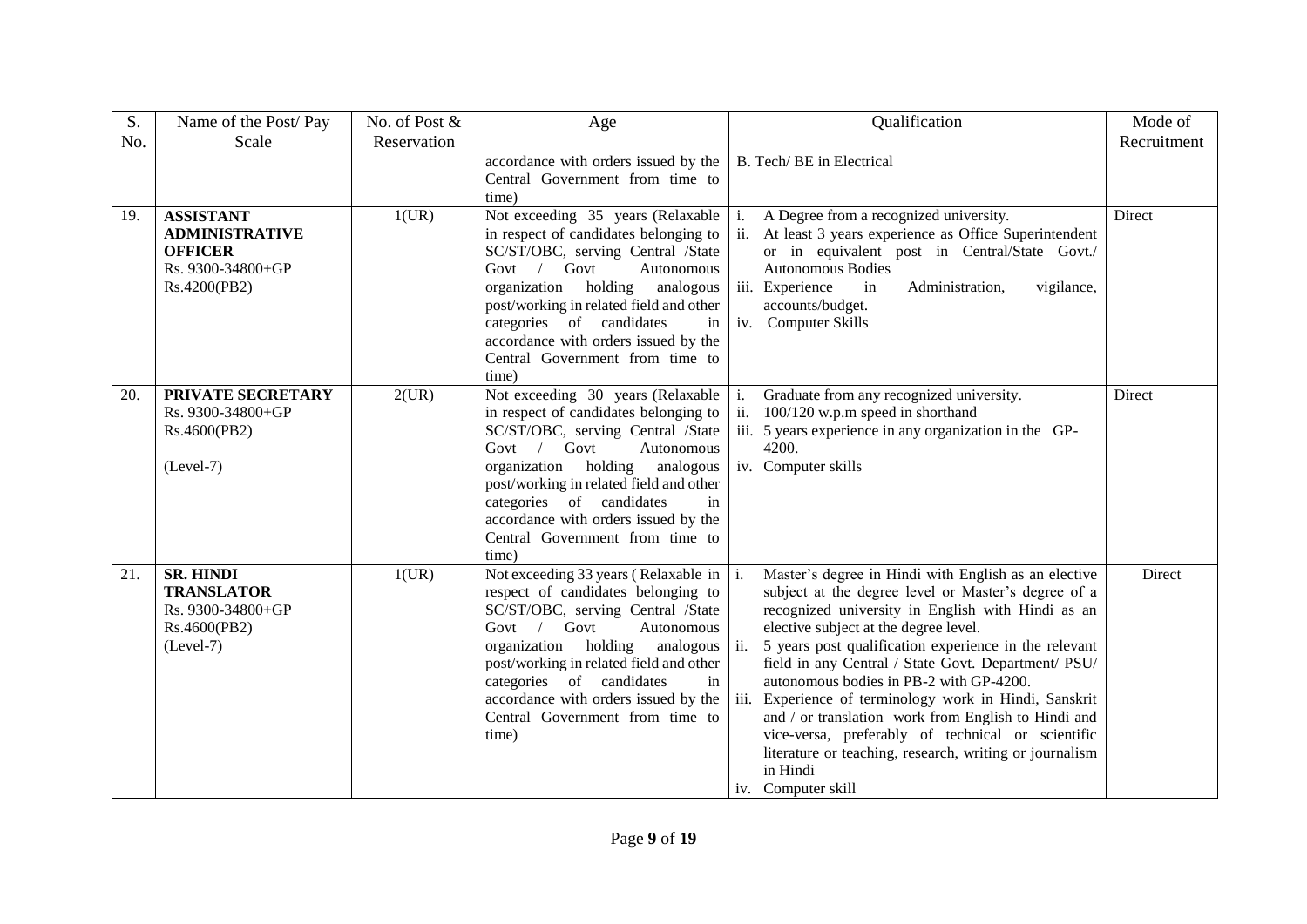| S.                | Name of the Post/Pay      | No. of Post & | Age                                     | Qualification                                                                                                       | Mode of       |
|-------------------|---------------------------|---------------|-----------------------------------------|---------------------------------------------------------------------------------------------------------------------|---------------|
| No.               | Scale                     | Reservation   |                                         |                                                                                                                     | Recruitment   |
| $\overline{22}$ . | <b>JR. ACCOUNTS</b>       | 1(UR)         | Not exceeding 30 years (Relaxable in    | <b>Deputation</b>                                                                                                   | Deputation/   |
|                   | <b>OFFICER</b>            |               | respect of candidates belonging to      | Officials of Central /State Govt / Govt Autonomous                                                                  | Failing which |
|                   | Rs. 9300-34800+GP         |               | SC/ST/OBC, serving Central /State       | organization holding analogous post with qualification                                                              | Direct<br>by  |
|                   | Rs.4600(PB2)              |               | Govt $\sqrt{ }$<br>Govt<br>Autonomous   | and experience prescribed under direct recruitment.                                                                 | Recruitment   |
|                   |                           |               | holding<br>organization<br>analogous    | <b>OR</b>                                                                                                           |               |
|                   | $(Level-7)$               |               | post/working in related field and other | 5 Years as Accountant in GPRs.4200/- with experience                                                                |               |
|                   |                           |               | categories of candidates<br>in          | in cash & Budget handling.                                                                                          |               |
|                   |                           |               | accordance with orders issued by the    | <b>Direct</b>                                                                                                       |               |
|                   |                           |               | Central Government from time to         | <b>Essential:</b>                                                                                                   |               |
|                   |                           |               | time)                                   | B.Com/BBA from a recognized university.<br>i.                                                                       |               |
|                   |                           |               |                                         | 3 years service as Accountant in Central / State Govt./<br>ii.                                                      |               |
|                   |                           |               | Age not exceeding 56 years in case      | Govt. Autonomous organization                                                                                       |               |
|                   |                           |               | of deputationists as on last date of    | iii. knowledge in preparation of Govt. Accounts/Budget                                                              |               |
|                   |                           |               | receipt of application.                 | iv. Computer skill                                                                                                  |               |
|                   |                           |               |                                         | Desirable:                                                                                                          |               |
|                   |                           |               |                                         | M.Com/ MBA (Finance)<br>i.                                                                                          |               |
|                   |                           |               |                                         | ii.<br>Training in Cash and accounts from ISTM                                                                      |               |
| 23.               | <b>ASSISTANT SECURITY</b> | 1(UR)         | Not exceeding 30 years (Relaxable in    | Graduate degree from a recognized university.<br>i.                                                                 | Direct        |
|                   | <b>OFFICER</b>            |               | respect of candidates belonging to      | 3 years experience in the relevant field in Central/                                                                |               |
|                   | Rs. 9300-34800+GP         |               | SC/ST/OBC, serving Central /State       | State/ CRPF/ large industry/ hospital/medical                                                                       |               |
|                   | Rs.4200(PB2)              |               | Govt / Govt<br>Autonomous               | institute.                                                                                                          |               |
|                   |                           |               | organization<br>analogous<br>holding    | iii. Physical-Height-min. 170 Cms (relax able by 5 cms                                                              |               |
|                   | $(Level-6)$               |               | post/working in related field and other | only for originally residents of Hills. Chest-81 cms (                                                              |               |
|                   |                           |               | categories of candidates<br>in          | 85 cms after expansion) relax able by 5 cms only for                                                                |               |
|                   |                           |               | accordance with orders issued by the    | originally residents of Hills. Should possess sound                                                                 |               |
|                   |                           |               | Central Government from time to         | health free from defects/ deformities/ disease. Vision                                                              |               |
|                   |                           |               | time)                                   | of both the eyes should be 6/12. There should no color<br>blind ness                                                |               |
|                   |                           |               |                                         |                                                                                                                     |               |
|                   |                           |               |                                         | iv. (candidates claiming relaxation in height and chest<br>will have to produce the certificate to this effect from |               |
|                   |                           |               |                                         | the competent authority viz., Deputy Commissioner/                                                                  |               |
|                   |                           |               |                                         | District Magistrate/ Tehsildar of their place of                                                                    |               |
|                   |                           |               |                                         | residence)                                                                                                          |               |
| 24.               | <b>ASSISTANT</b>          | 2(UR)         | Not exceeding 30 years (Relaxable       | $\mathbf{i}$ .<br>A Degree from a recognized university.                                                            | Direct        |
|                   | Rs. 9300-34800+GP         |               | in respect of candidates belonging to   | At least 6 years experience as UDC in Central/State                                                                 |               |
|                   | Rs.4200(PB2)              |               | SC/ST/OBC, serving Central /State       | Govt./ Autonomous Bodies                                                                                            |               |
|                   |                           |               |                                         |                                                                                                                     |               |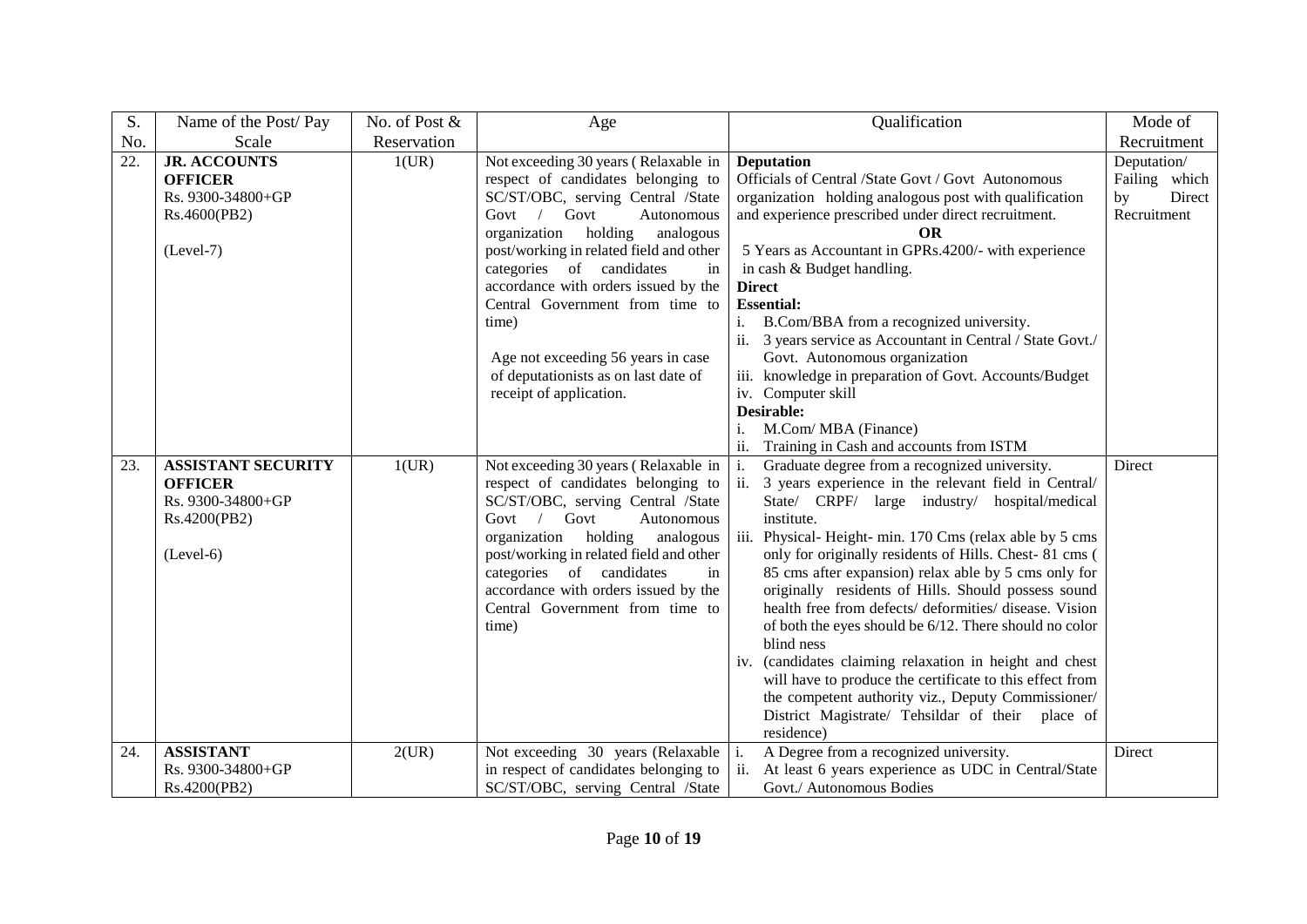| S.  | Name of the Post/Pay                                                   | No. of Post & | Age                                                                                                                                                                                                                                                                                                                                                | Qualification                                                                                                                                                                                                                                                                                                                                                  | Mode of     |
|-----|------------------------------------------------------------------------|---------------|----------------------------------------------------------------------------------------------------------------------------------------------------------------------------------------------------------------------------------------------------------------------------------------------------------------------------------------------------|----------------------------------------------------------------------------------------------------------------------------------------------------------------------------------------------------------------------------------------------------------------------------------------------------------------------------------------------------------------|-------------|
| No. | Scale                                                                  | Reservation   |                                                                                                                                                                                                                                                                                                                                                    |                                                                                                                                                                                                                                                                                                                                                                | Recruitment |
|     | $(Level-6)$                                                            |               | Govt<br>Govt<br>Autonomous<br>organization<br>holding<br>analogous<br>post/working in related field and other<br>categories of candidates<br>in<br>accordance with orders issued by the<br>Central Government from time to<br>time)                                                                                                                | iii. Knowledge of operating computer<br>in<br>Administration,<br>iv. Experience<br>vigilance,<br>accounts/budget.                                                                                                                                                                                                                                              |             |
| 25. | PERSONAL ASSISTANT<br>Rs. 9300-34800+GP<br>Rs.4200(PB2)<br>$(Level-6)$ | 2(UR)         | Not exceeding 30 years (Relaxable<br>in respect of candidates belonging to<br>SC/ST/OBC, serving Central /State<br>Govt / Govt<br>Autonomous<br>organization holding<br>analogous<br>post/working in related field and other<br>categories of candidates<br>in<br>accordance with orders issued by the<br>Central Government from time to<br>time) | <b>Essential:</b><br>$\mathrm{i}.$<br>Graduate from any recognized university.<br>ii.<br>100/80 w.p.m speed in shorthand<br>iii. 3 years experience in Central /State Govt. / Govt.<br>Autonomous organization<br>Desirable:<br>Computer skill                                                                                                                 | Direct      |
| 26. | <b>STORE KEEPER</b><br>Rs.5200-20200+GP<br>Rs.1900(PB1)<br>$(Level-2)$ | 2(UR)         | Not exceeding 28 years (Relaxable<br>in respect of candidates belonging to<br>SC/ST/OBC, serving Central /State<br>Govt / Govt<br>Autonomous<br>organization holding<br>analogous<br>post/working in related field and other<br>categories of candidates<br>in<br>accordance with orders issued by the<br>Central Government from time to<br>time) | <b>Essential:</b><br>i.<br>12 <sup>th</sup> Class or equivalent qualification from a<br>recognized Board.<br>ii.<br>Typing speed 30 w.p.m in English or 25 w.p.m. in<br>Hindi or correspond to 10500 KDPH/9000 KDPH on<br>an average of 5 key depressions for each work in<br>Computer skill test<br><b>Desirable:</b><br>Graduate from recognized University. | Direct      |
| 27. | <b>ACCOUNTANT</b><br>Rs. 9300-34800+GP<br>Rs.4200(PB2)<br>$(Level-6)$  | 1(UR)         | Not exceeding 30 years (Relaxable in<br>respect of candidates belonging to<br>SC/ST/OBC, serving Central /State<br>Govt $/$<br>Govt<br>Autonomous<br>organization holding<br>analogous<br>post/working in related field and other<br>categories of candidates<br>in<br>accordance with orders issued by the                                        | <b>Essential:</b><br>i.<br>B.Com / BBA from a recognized university.<br>ii. 2 years experience in Budget/ accounts in central/<br>State/Autonomous/large industry.<br>iii. Computer skill<br>Desirable:<br>i. M Com/MBA<br>ii.<br>Training in Cash & Accounts from ISTM                                                                                        | Direct      |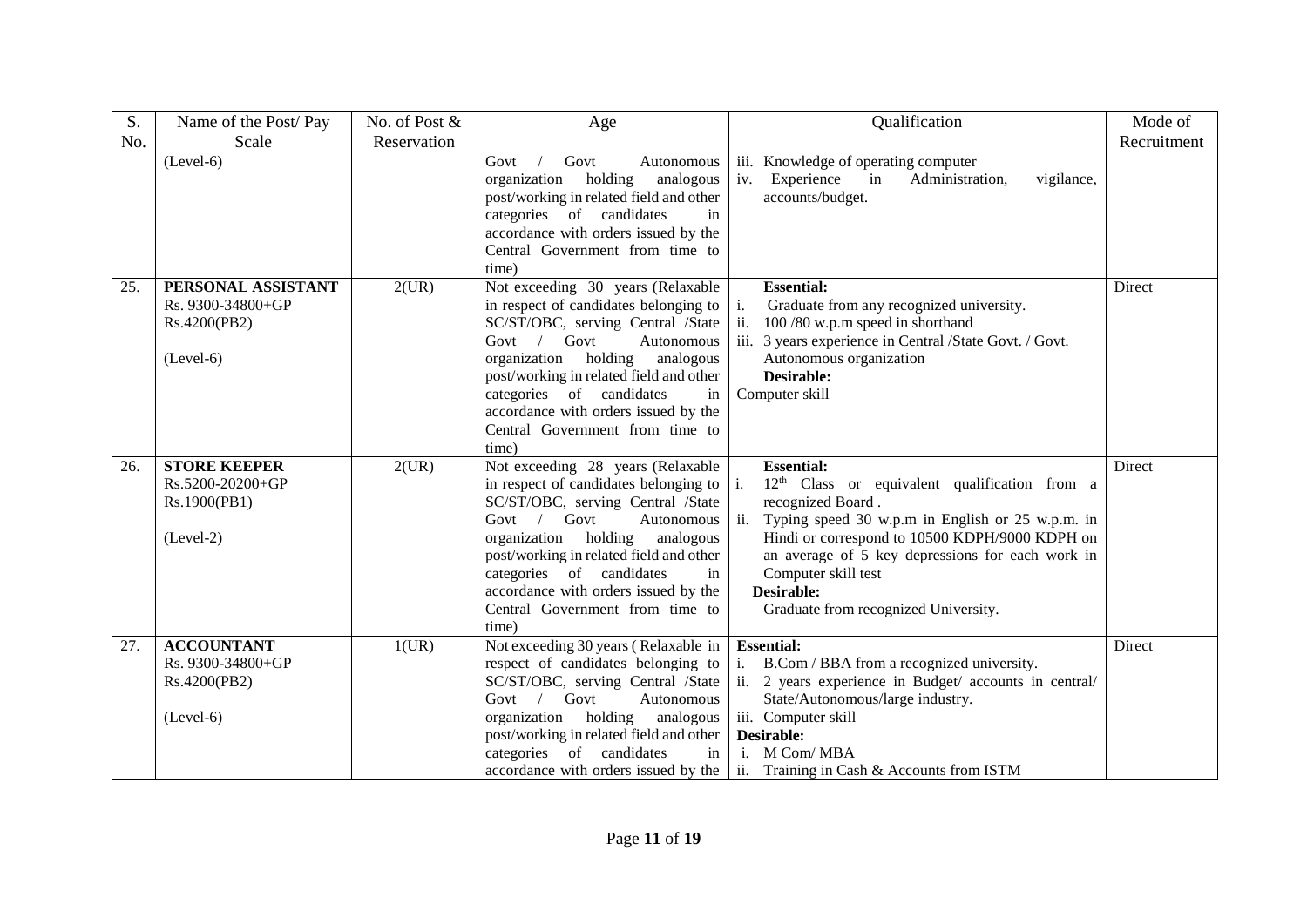| S.  | Name of the Post/Pay                                                    | No. of Post & | Age                                                                                                                                                                                                                                                                                                                                                                | Qualification                                                                                                                                                                                                                                                                                                                            | Mode of     |
|-----|-------------------------------------------------------------------------|---------------|--------------------------------------------------------------------------------------------------------------------------------------------------------------------------------------------------------------------------------------------------------------------------------------------------------------------------------------------------------------------|------------------------------------------------------------------------------------------------------------------------------------------------------------------------------------------------------------------------------------------------------------------------------------------------------------------------------------------|-------------|
| No. | Scale                                                                   | Reservation   |                                                                                                                                                                                                                                                                                                                                                                    |                                                                                                                                                                                                                                                                                                                                          | Recruitment |
|     |                                                                         |               | Central Government from time to<br>time)                                                                                                                                                                                                                                                                                                                           |                                                                                                                                                                                                                                                                                                                                          |             |
| 28. | <b>FIRE OFFICER</b><br>Rs. 9300-34800+GP<br>Rs.4200(PB2)<br>$(Level-6)$ | 1(UR)         | Not exceeding 30 years (Relaxable in $\vert$ i.<br>respect of candidates belonging to<br>SC/ST/OBC, serving Central /State<br>Govt $/$<br>Govt<br>Autonomous<br>organization holding<br>analogous<br>post/working in related field and other<br>categories of candidates<br>in<br>accordance with orders issued by the<br>Central Government from time to<br>time) | Graduate degree from a recognized university.<br>ii.<br>5 years experience in the relevant field as per Fire<br>Service safety Act<br>iii. Have relevant fulltime<br>certificate/diploma from<br>Govt. recognized institute/ Board                                                                                                       | Direct      |
| 29. | <b>UDC</b><br>Rs.5200-20200+GP<br>Rs.2400(PB1)<br>$(Level-4)$           | 2(UR)         | Not exceeding 30 years (Relaxable<br>in respect of candidates belonging to<br>SC/ST/OBC, serving Central /State<br>Govt / Govt<br>Autonomous<br>organization holding analogous<br>post/working in related field and other<br>categories of candidates<br>in<br>accordance with orders issued by the<br>Central Government from time to<br>time)                    | A Degree from a recognized university.<br>li.<br>ii.<br>At least 8 years experience as LDC in GP Rs 1900/-<br>Central/State Govt./ Autonomous Bodies/large<br>organization<br>iii. Knowledge of operating computer.<br>iv. Experience in general administration etc.                                                                     | Direct      |
| 30. | <b>LDC</b><br>Rs.5200-20200+GP<br>Rs.1900(PB1)<br>$(Level-2)$           | 2(UR)         | Not exceeding 28 years (Relaxable<br>in respect of candidates belonging to<br>SC/ST/OBC, serving Central /State<br>Govt / Govt<br>Autonomous<br>organization holding analogous<br>post/working in related field and other<br>categories of candidates<br>in<br>accordance with orders issued by the<br>Central Government from time to<br>time)                    | <b>Essential:</b><br>$12th$ Class or equivalent qualification from any<br>recognized Board<br>ii.<br>Typing speed 30 w.p.m in English or 25 w.p.m. in<br>Hindi or correspond to 10500 KDPH/9000 KDPH on<br>an average of 5 key depressions for each work in<br>Computer skill test<br>Desirable:<br>Graduate from recognized University. | Direct      |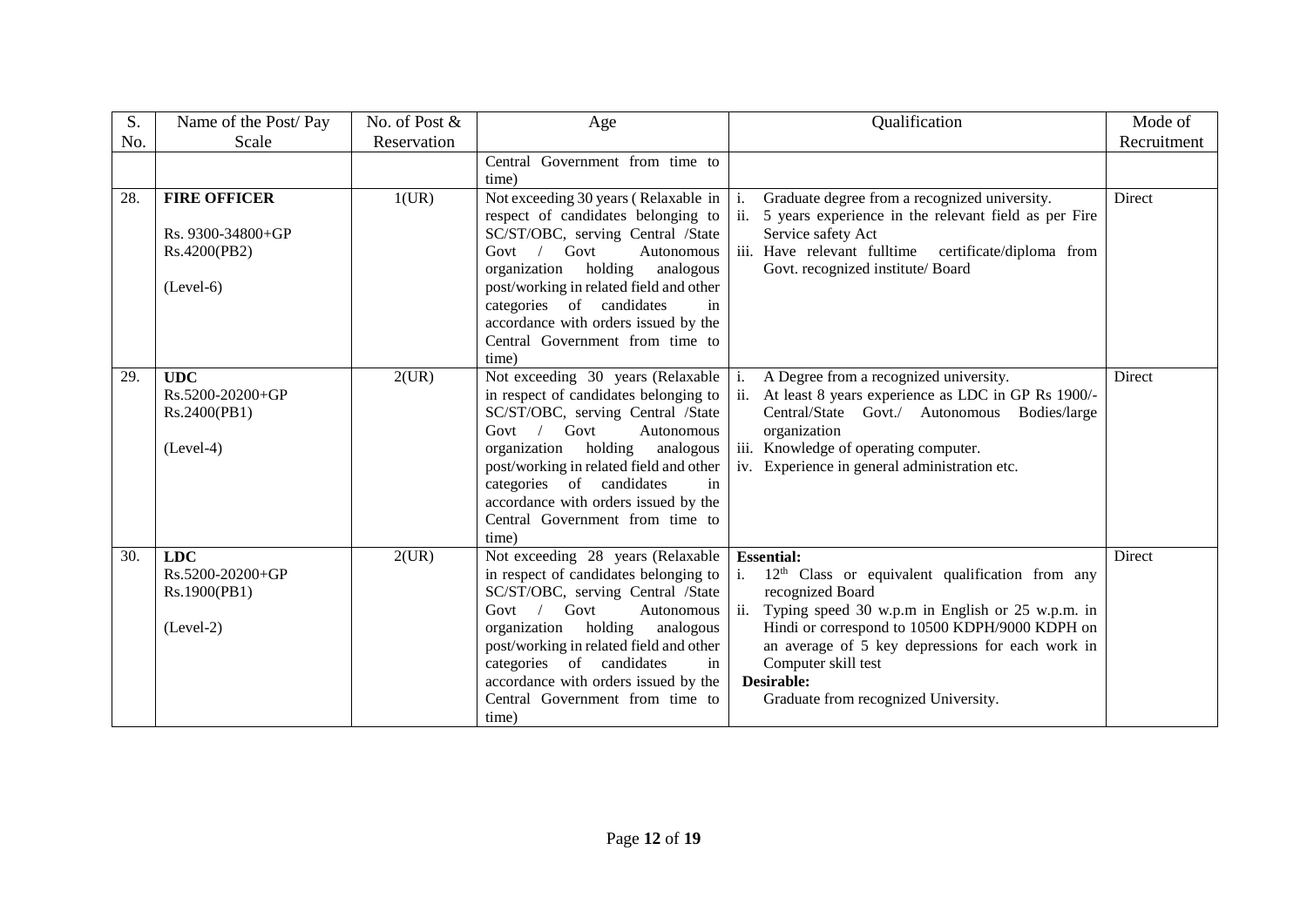**NOTE:** For details of Qualifications, experience application procedure, prescribed format alongwith required fees and other general conditions, the interested & eligible candidates are advised to visit website' **[www.aiia.gov.in](http://www.aiia.gov.in/)**

**Age:** The cut-off date for determining the age is the last date of receipt of applications.

**Reservation & age relaxation:** As per Government of India Rules.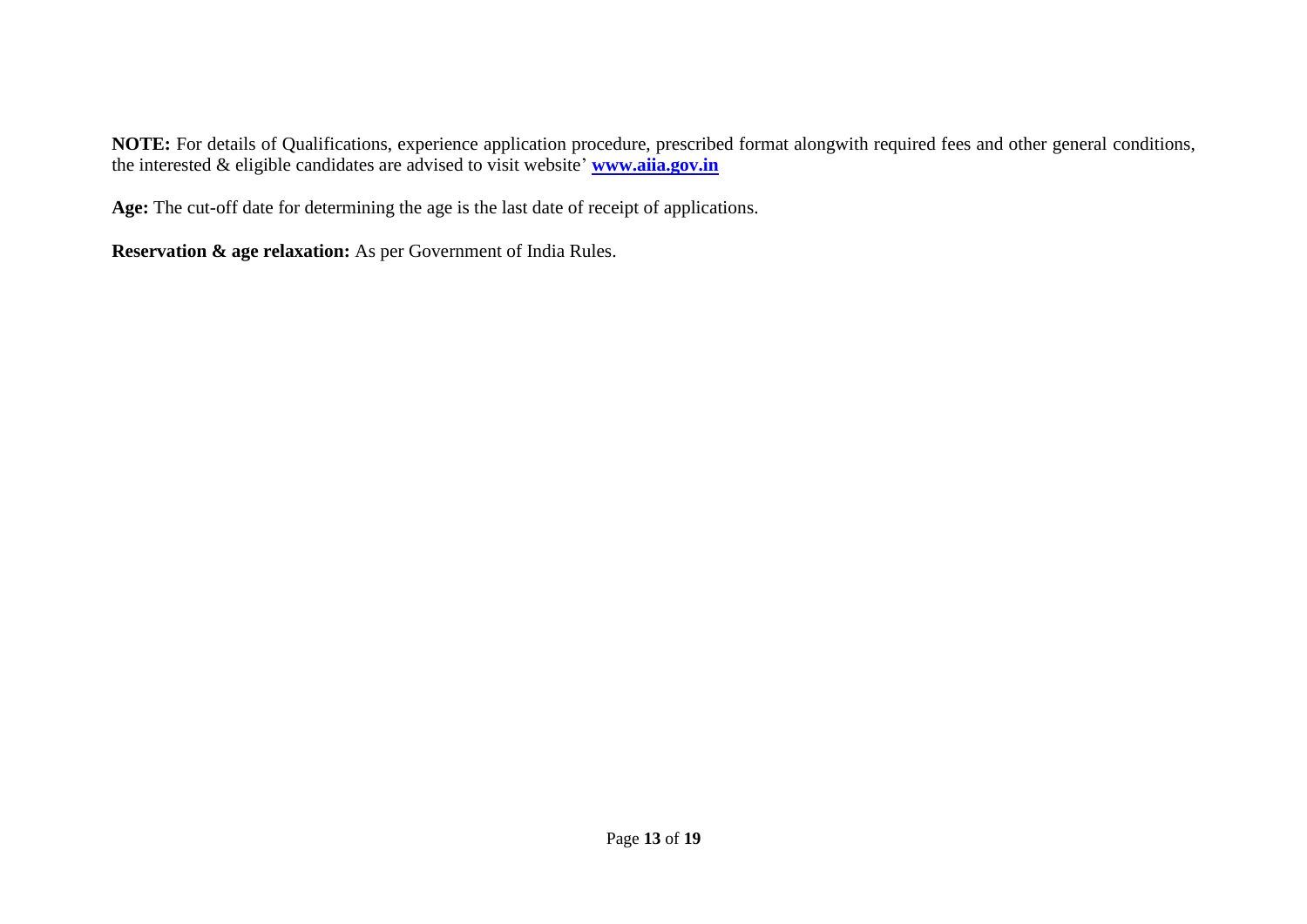## **GENERAL INFORMATION AND CONDITIONS**

## *Applicants are advised to read all instructions carefully before sending their applications.*

## **a. Benefits under AIIA service:**

1. These posts carry usual allowance as admissible to the Central Government employee and as made applicable to All India Institute of Ayurveda (AIIA) employees.

### **b. Other Conditions:**

- 1. The applicant must be a citizen of India.
- 2. All applicants must fulfill the essential requirements of the post and other conditions stipulated in the advertisement as on the last date of receipt of the applications. They are advised to satisfy themselves before applying that they possess essential criteria laid down for various posts. No enquiry asking for advice as to eligibility will be entertained.
- 3. The prescribed essential criteria is minimum and mere possession of the same does not entitle candidates to be called for screening/interview/written test, as the case may be. The Competent Authority reserves the right to shortlist candidates on the basis of higher qualifications/year of experience in the subject/screening test/other criteria. The decision of the Director, All India Institute of Ayurveda (AIIA) will be final in this regard.
- 4. The period of experience rendered by a candidate on part time basis, daily wages, visiting/guest faculty will not be counted while calculating the valid experience.
- 5. If any document/Certificate furnished is in a language other than Hindi or English, a transcript in Hindi/English of the same duly attested by a Gazetted Officer or Notary is to be submitted.
- 6. The date for determining the upper age limit, qualification and/or experience will be the closing date prescribed for receipt of application.
- 7. Vacancies may increase or decrease at the time of screening/interview by the order of the Competent Authority. This is subject to change without any notice.
- 8. Post marked as "Deputation/Direct Recruitment", the Institute will first call the deputationist and in case of non- availability of suitable candidate, Direct Recruitment mode will be applied.
- 9. No advance application shall be entertained.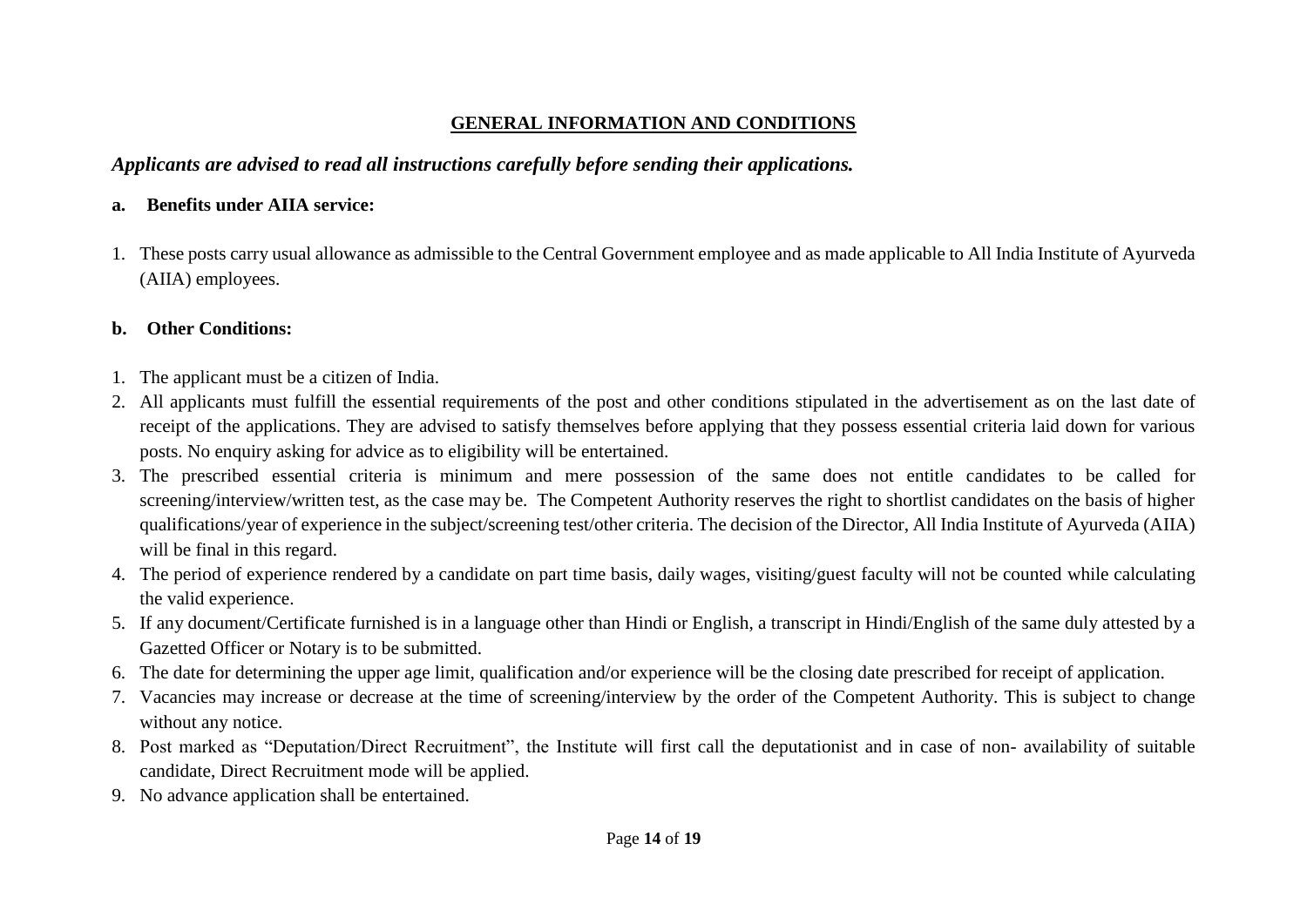- 10. While forwarding the application the sponsoring authority/employers shall ensure that the particulars of the candidate are verified and that he/she fulfills the eligibility conditions, along with a certificate that the officer is free/clear from vigilance angle and no disciplinary proceeding(s) is/are pending or contemplated against the applicant.
- 11. Complete ACR dossier/APARs of last five years of the applicant (for deputation posts) must be enclosed with the application duly attested by the officer not below the rank of Under Secretary or equivalent.
- 12. The candidates servicing in Govt./Autonomous/Statutory bodies should apply **through proper channel** and their application should reach the office of Director, All India Institute of Ayurveda (AIIA) on or before the closing date. They should submit 'NO OBJECTION' certificate from their employer at the time of interview. In case they do not furnish the same, their candidature will straight away be rejected.
- 13. Candidate applying for more than one post must send separate application for each post alongwith application fee.
- 14. Institute reserves the right to make any amendment, cancellation and changes in this advertisement in whole or part without assigning any reason thereof.
- 15. Any corrigendum/ order regarding this advertisement will be issued on the website only. Candidates are advised to remain in touch with the website for this purpose. No separate corrigendum etc. will be published in Newspaper.
- 16. Applicants will be fully responsible for the accuracy of the information they furnish. Any information furnished by the candidate if found wrong at any stage will result in his/her disqualification and/or dismissed from the service at any stage and No correspondence will be entertained at all.
- 17. The interview/call letter, if shortlisted shall be sent by speed/registered post. However, the Institute shall not be responsible for any postal delay lapse, whatsoever.
- 18. The appointment to the said post will be subject to physical fitness from the Competent Medical Board/Medical Authority before joining the post.
- 19. The candidate shall have to appear for interview, if called for, at his/her own cost. However, SC/ST/OBC candidate, if called for interview will be allowed travelling allowance as per rule.
- 20. The form & conditions for appointment will be as per Recruitment Rules of All India Institute of Ayurveda (AIIA).
- 21. No Correspondence or personal inquiries shall be entertained.
- 22. Canvassing in any form will be treated as a disqualification for the post.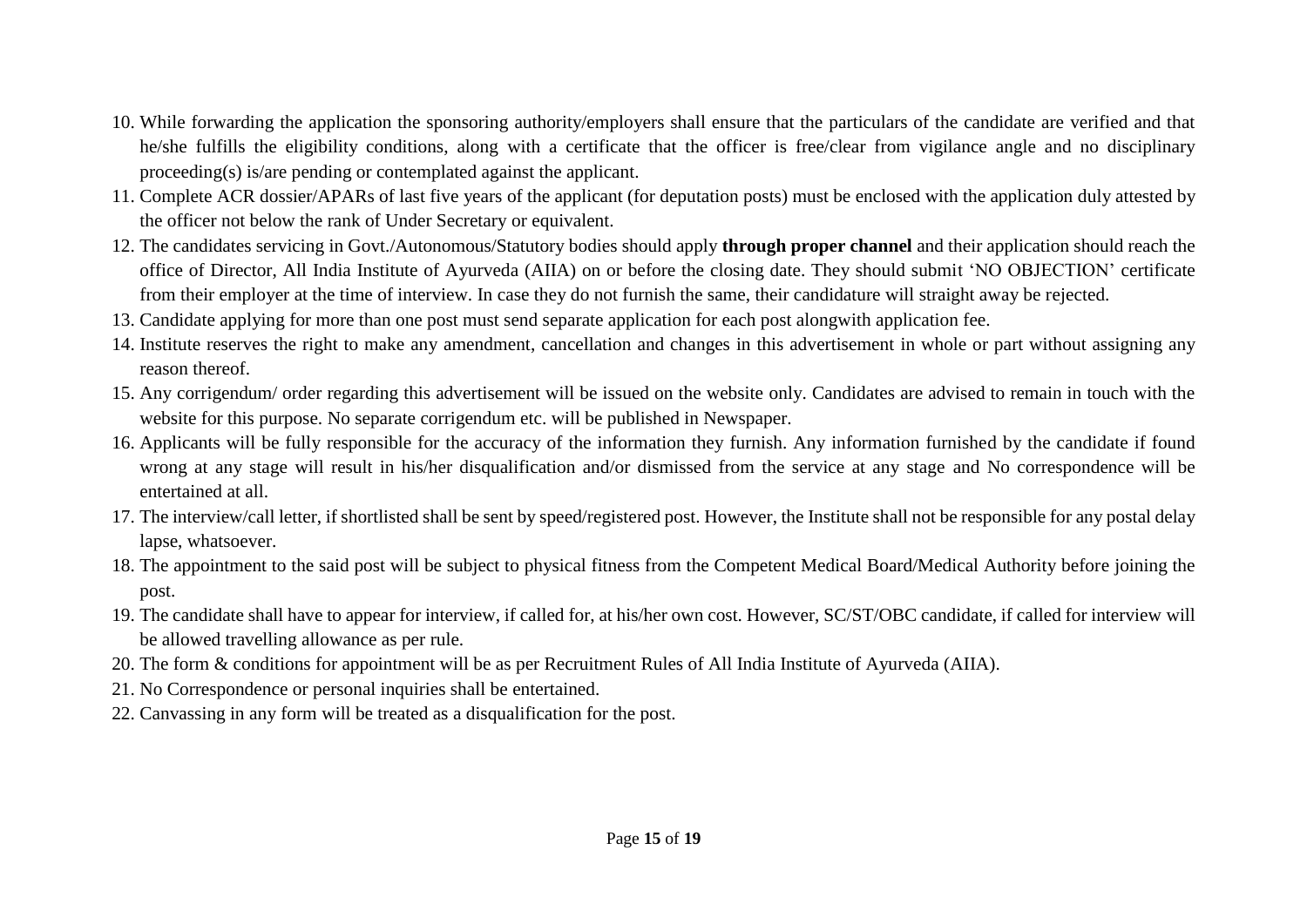## **Note:- In case AIIA does not get suitable candidates for teaching faculty posts as advertised, then selection may be made at one level lower.**

#### **c. Reservation:**

- 1. Reservation of SC/ST/OBC (below creamy layer), Persons with Disabilities (PWD)/ Physically handicapped (PH)/Economically Weaker section will be as per rules and existing policies of Central Government.
- 2. Applications not supported by the appropriate certificate for the reservation category claimed, will be treated as General/Unreserved. In case Institute observes any fraud or discrepancy in their certificate, their candidature will be rejected summarily. No correspondence will be entertained at all.
- 3. SC/ST/OBC/PH/Economically Weaker section candidates are required to produce original certificate in the prescribed copy of format signed by the specified authority, at the time of interview. It is mandatory.
- **d. Application Fee (by Bank Demand Draft (DD) only):**
	- **Group A posts carrying pay band with GP Rs.8000/- and above : Rs.2000/- for General & OBC candidates and Rs.1000/- for SC/ST candidates.**
	- **Group A posts carrying pay band 3 with GP Rs.5400/- and above: Rs.1000/- for General & OBC and Rs.500/- for SC/ST candidates.**
	- **Group B & C posts carrying pay band less than GP Rs.5400/- : Rs.500/ for General & OBC candidates and Rs.250/- for SC/ST candidates**
	- No application fee for Physically Handicapped and candidates applying for Deputation post.
	- Applications not supported by the appropriate copy of claimed certificate for the reservation category (under Application Fee relaxation) fee amount will be for General/Unreserved posts.
	- Application fee: Bank Demand Draft (DD) in favour of **"Director, All India Institute of Ayurveda"** payable at **New Delhi.**
	- On back side of DD, candidate must mention- Candidate name, category and post applied for.
	- Fee once paid will not be refunded under any circumstances.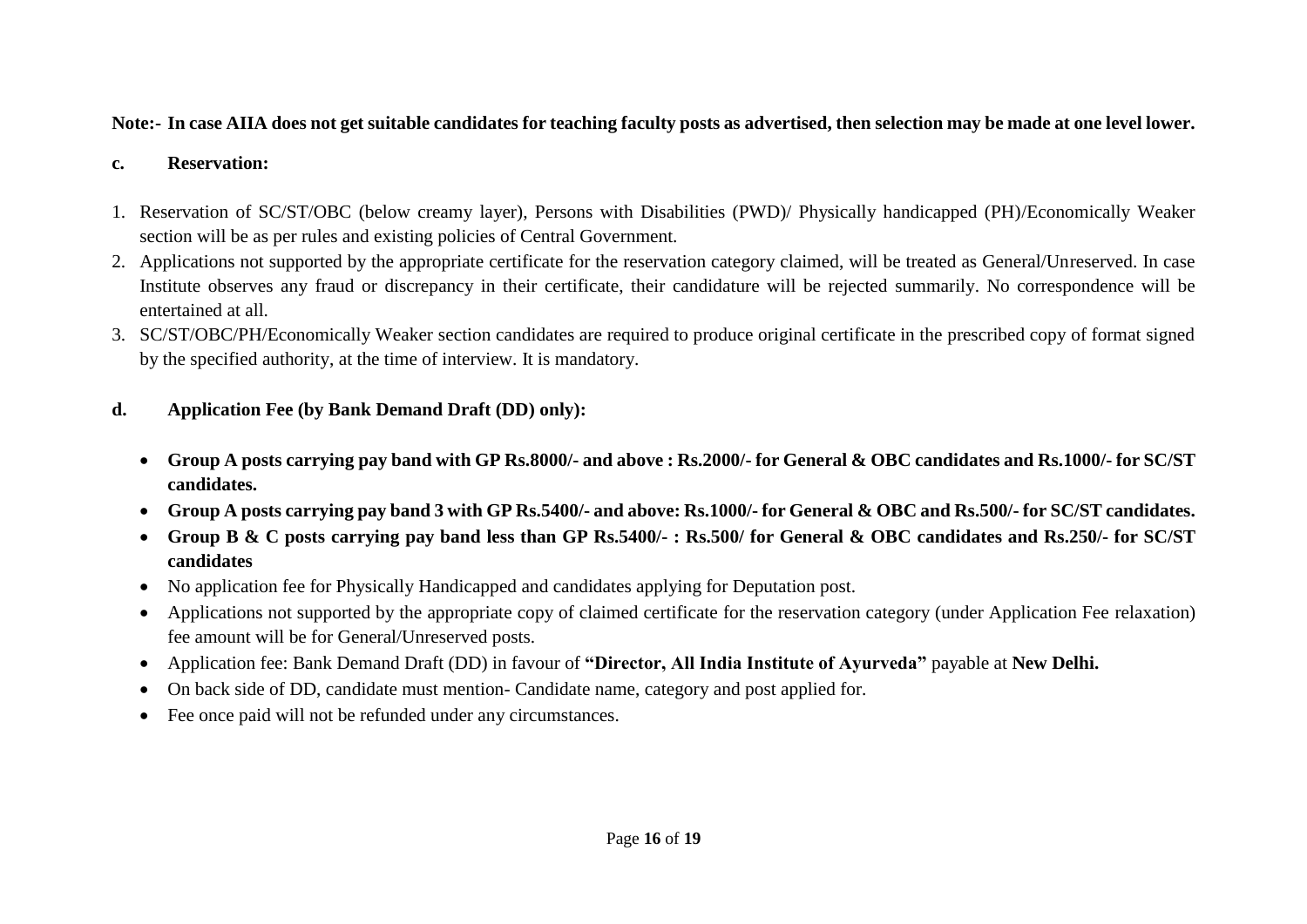- **Note:- Candidates may please note that they need not pay the application fee for the following posts in case they had applied earlier with reference to the advertisements mentioned below and want to apply afresh by submitting their updated bio-data. Proof of having paid the fee needs to be submitted along with fresh application, failing which their application would not be considered. However, their eligibility for the post they apply for, would be determined with reference to the existing advertisement. They should, therefore, ensure that they fulfil the eligibility criteria laid down in the current advertisement before applying:-**
- **(i) For the post of Finance Adviser published in Employment News dated 10.1.2015.**
- **(ii) For the post of Assistant Nursing Superintendent published in Employment News dated 20.1.2018.**
- **(iii) For the post of Medical Officer (Casualty) published in Employment News dated 29.4.2017.**
- **(iv) For the post of Junior Engineer (Maintenance) published in Employment News dated 20.1.2018.**
- **(v) For the posts of Dietician, Lab Assistant, Sonography Assistant, Medical Record Clerk, Pharmacy Manager, Pharmacist, Computer Programmer, Senior Accounts Officer, Jr. Accounts Officer, Accountant, Administrative Officer, Assistant Administrative Officer, Private Secretary, Sr. Hindi Translator, Assistant Security Officer, Assistant, Personal Assistant, Store Keeper, Fire Officer, UDC, LDC advertised in the past in any of Employment News dated 10.1.2015, 29.4.2017, 20.1.2018.**

**It may further be noted that for the following posts, candidates have to pay the requisite fee along with the application as these posts are being filled up afresh as action to fill up these posts with reference to previous advertisements was already completed:-**

- **(i) Professor, Associate Professor, Assistant Professor as per streams mentioned above.**
- **(ii) Hindi Officer.**
- **(iii) Operation Theatre Assistant**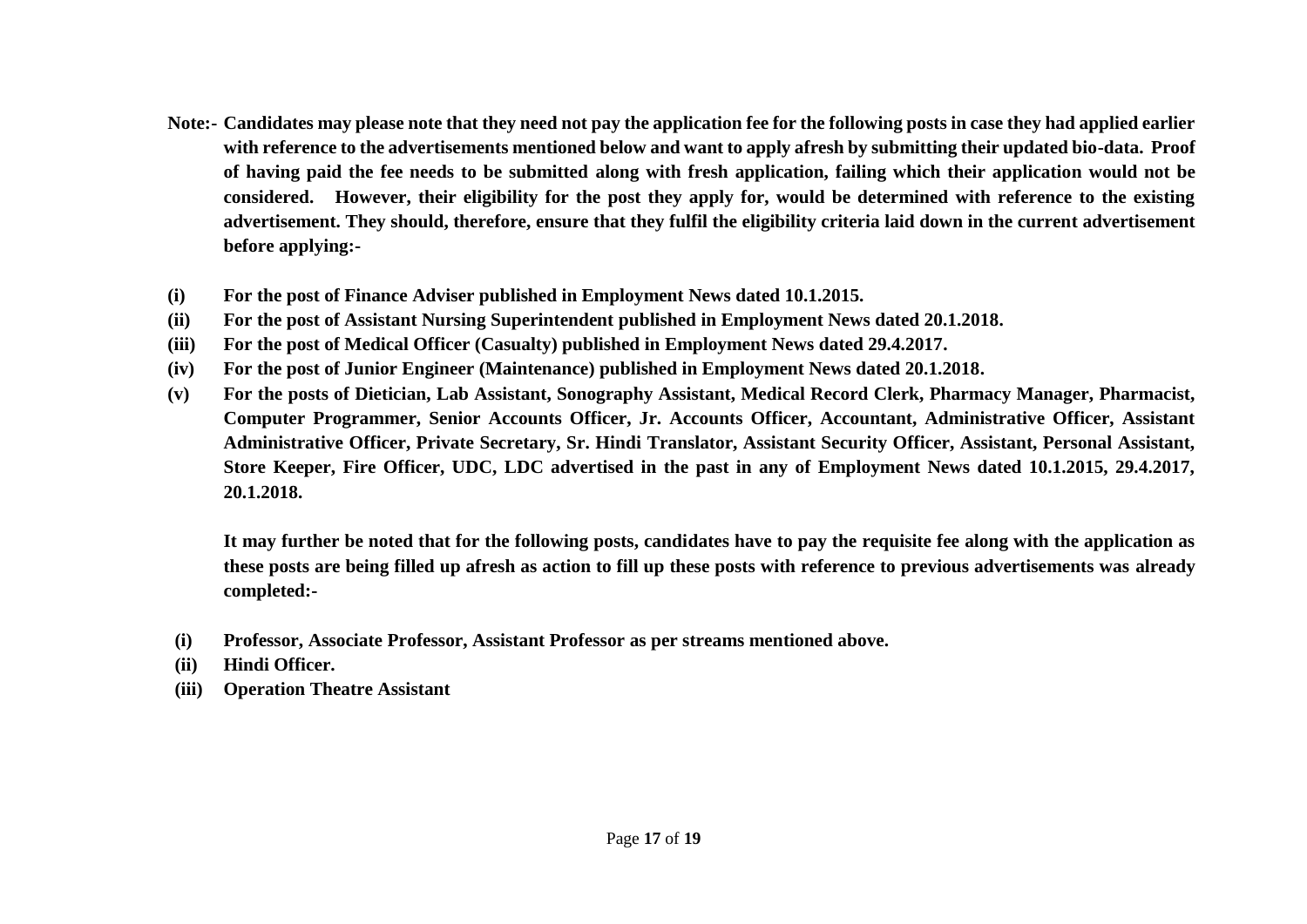### **e. How to apply:**

- Candidates are required to apply in the prescribed format downloaded from website or neatly typed on A4 size paper on one side as per the format available on the website **http://aiia.gov.in** as per the following Applications formats: Application Format (I): For Teaching/Academic, Medical Experts Application Format (II): For Paramedical & Other Posts (for Direct Recruitment) Application Format (III): For Deputation posts
- Application completed in all respect enclosing self-attested copies of all certificates, mark sheets, testimonials in support of age, educational qualifications, experience, cast/community/Persons with disabilities (PWD) in prescribed format by Govt. of India, the supporting documents alongwith non-refundable application should be sent in an envelop superscribed "APPLICATION FOR THE POST OF \_\_\_\_\_\_\_\_\_\_\_\_\_\_\_\_\_\_\_" by registered/Speed-Post to:

**The Director, All India Institute of Ayurveda (AIIA) Gautampuri, Sarita Vihar, Mathura road, NEW DELHI-110076**

• Candidate must sign in the application form.

#### **f. Invalid Applications:**

Candidates are advised to read all instructions carefully before sending their applications otherwise their applications are likely to be rejected on one or more of the following reasons in terms of the notifications.

- Applications received after the closing date.
- Applications not in prescribed format.
- Candidates not having the required qualifications.
- Applications without latest photo not being pasted in the provided space.
- Applications without declaration.